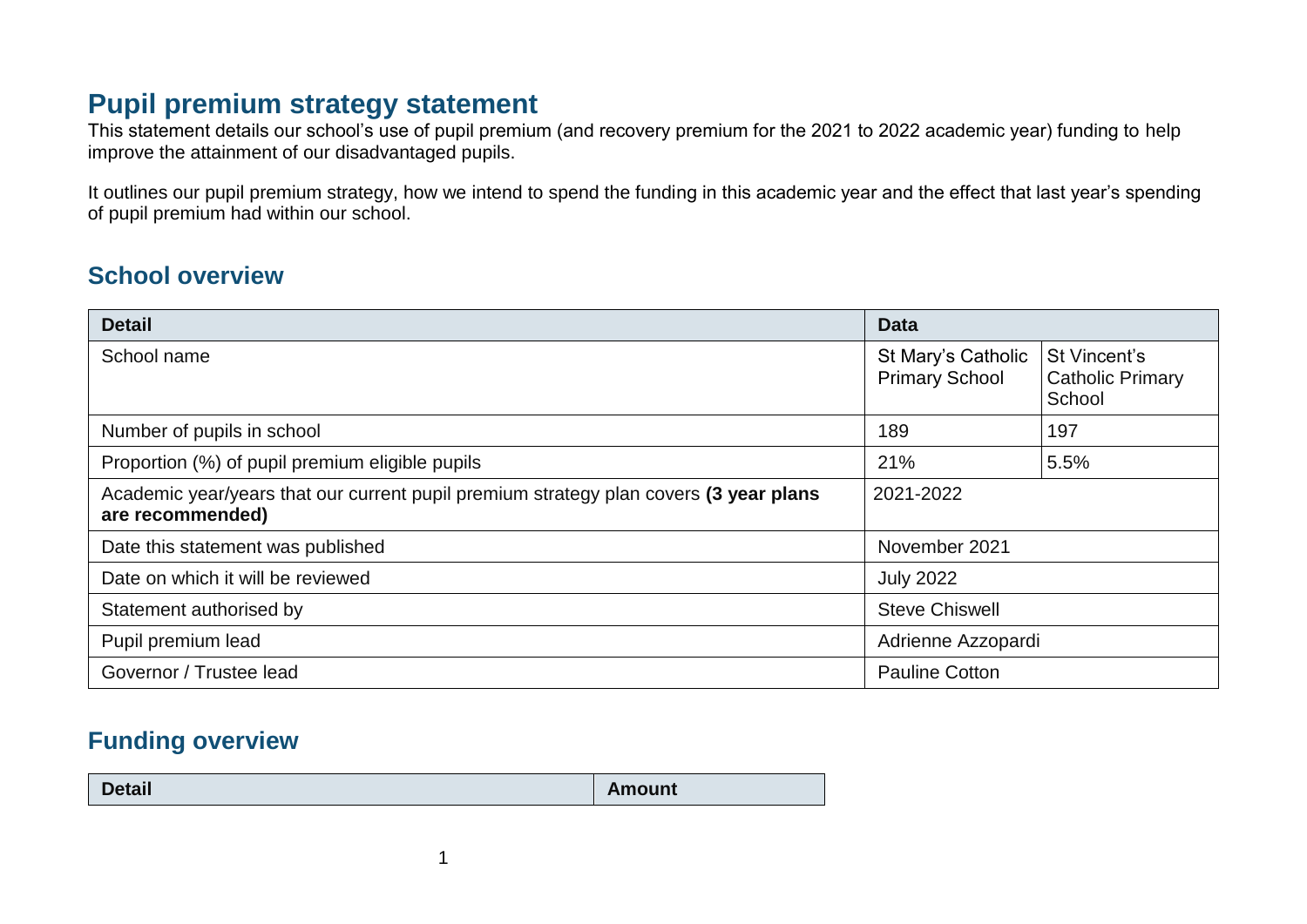| Pupil premium funding allocation this academic year                                                                                 | £64 212 | £20 172   |
|-------------------------------------------------------------------------------------------------------------------------------------|---------|-----------|
| Recovery premium funding allocation this academic year                                                                              | £6 236  | £ 2 4 6 4 |
| Pupil premium funding carried forward from previous<br>years (enter £0 if not applicable)                                           | £0      | £0        |
| Total budget for this academic year                                                                                                 | £70448  | £22 636   |
| If your school is an academy in a trust that pools this<br>funding, state the amount available to your school this<br>academic year |         |           |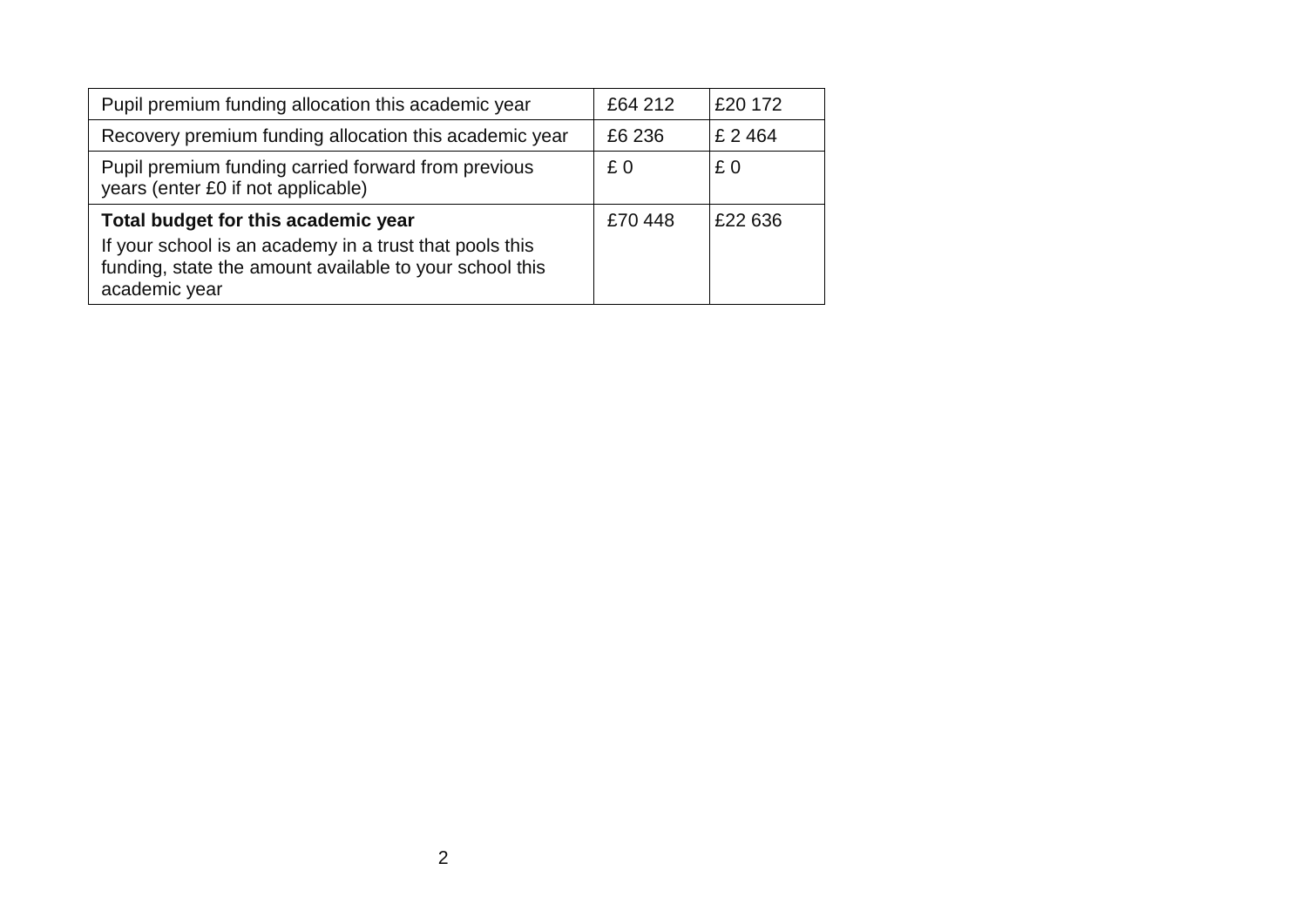# **Part A: Pupil premium strategy plan**

## **Statement of intent**

## **Challenges**

This details the key challenges to achievement that we have identified among our disadvantaged pupils.

| <b>Challenge</b><br>number | Detail of challenge                                                                                     |
|----------------------------|---------------------------------------------------------------------------------------------------------|
|                            | To close the gap between disadvantaged and non-disadvantaged children across Reading, Writing and Maths |
|                            | Engage the hardest to reach families who are facing the hardest challenges                              |
|                            | Ensure staff are allocated enough time for effective CPD to be embedded                                 |
|                            | Poor attendance at school or extra-curricular activities                                                |

#### **Intended outcomes**

This explains the outcomes we are aiming for **by the end of our current strategy plan**, and how we will measure whether they have been achieved.

| <b>Intended outcome</b>                                             | <b>Success criteria</b>                                                 |
|---------------------------------------------------------------------|-------------------------------------------------------------------------|
| To bring the progress in reading, writing, mathematics and phonics  | Analysis of data for targeted areas to show that progress has been      |
| in line with the national average                                   | made to close the gap.                                                  |
| Building strong, honest and transparent relationships with families | Families engaging with the school in a meaningful way that shows        |
| and children to build trust                                         | that trust has been built in order to support the progress of the child |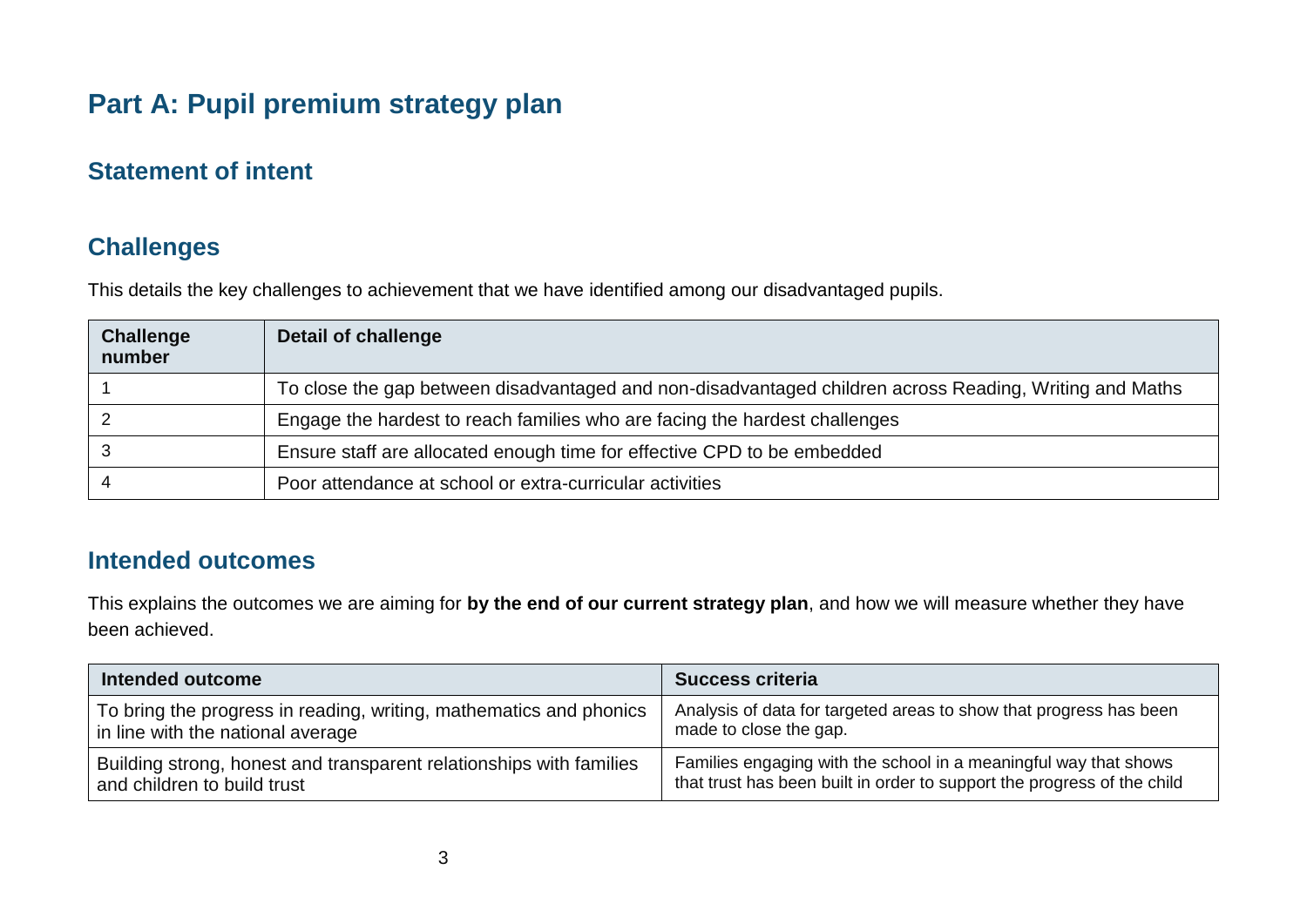| Use of INSET days and extra cover provided when needed                                                                                                                                                                                         | Allocation of time on INSET days                                                                                                                                                                                                                         |
|------------------------------------------------------------------------------------------------------------------------------------------------------------------------------------------------------------------------------------------------|----------------------------------------------------------------------------------------------------------------------------------------------------------------------------------------------------------------------------------------------------------|
|                                                                                                                                                                                                                                                | Allocation of cover to support the training needs of staff                                                                                                                                                                                               |
| Attendance Officer (SMPS) and PPG lead (SVPS) to work closely<br>with families to improve overall attendance at school.<br>Sports Premium Lead and PPG Lead to monitor the engagement<br>of targeted PPG children at out of school hours clubs | Monthly meeting with involved parties from schools to ensure that<br>poor attendance is addressed in a timely manner.<br>Club attendance lists monitored monthly to ensure there is regular<br>engagement of the children targeted to attend these clubs |

## **Activity in this academic year**

This details how we intend to spend our pupil premium (and recovery premium funding) **this academic year** to address the challenges listed above.

#### **Teaching (for example, CPD, recruitment and retention)**

Budgeted cost: £7 278

| <b>Activity</b>                                                                                                                                                                                                                                                           | Evidence that supports this approach                                                                                                                                                                                                                                                                                       | <b>Challenge number(s)</b><br>addressed |
|---------------------------------------------------------------------------------------------------------------------------------------------------------------------------------------------------------------------------------------------------------------------------|----------------------------------------------------------------------------------------------------------------------------------------------------------------------------------------------------------------------------------------------------------------------------------------------------------------------------|-----------------------------------------|
| Introduction of new Mathematics<br>learning program (White Rose) and<br>new spelling program (Rising Star)<br>along with relevant training for the<br>staff concerned to ensure PPG<br>progress outcome are in line with<br>or better than national across the<br>school. | Effective teaching for every pupil is a key ingredient for a<br>successful school and therefore supporting teachers to<br>implement new programs in the most effective way will ensure<br>that children in receipt of PPG are able to make progress in line<br>with or better than the national average across the school. | $\mid$ and 2                            |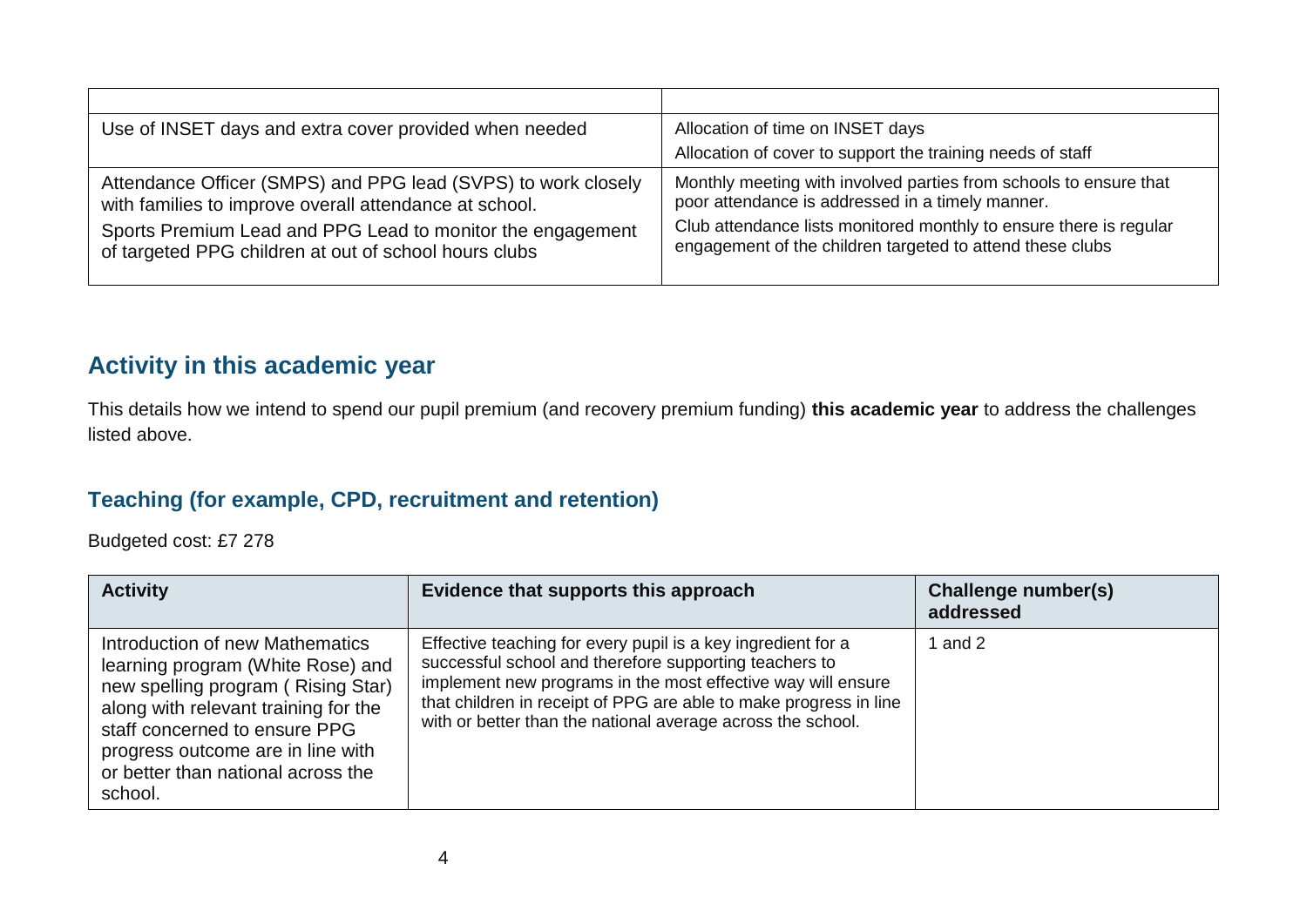| All relevant staff to have phonics<br>training provided by the phonics<br>lead (Clare Power) with outside<br>lead training provided as needed in<br>the phonics program Essential<br>Letters and Sounds Program | Effective teaching for every pupil is a key ingredient for a<br>successful school and therefore supporting teachers and<br>support staff to implement Essential Letters and Sounds<br>progras in the most effective way will ensure that children in<br>receipt of PPG are able to make progress in line with or better<br>than the national average across the school. | and 2 |
|-----------------------------------------------------------------------------------------------------------------------------------------------------------------------------------------------------------------|-------------------------------------------------------------------------------------------------------------------------------------------------------------------------------------------------------------------------------------------------------------------------------------------------------------------------------------------------------------------------|-------|
|-----------------------------------------------------------------------------------------------------------------------------------------------------------------------------------------------------------------|-------------------------------------------------------------------------------------------------------------------------------------------------------------------------------------------------------------------------------------------------------------------------------------------------------------------------------------------------------------------------|-------|

## **Targeted academic support (for example, tutoring, one-to-one support structured interventions)**

Budgeted cost: £ *22 354*

| <b>Activity</b>                                                                                                                  | Evidence that supports this approach                                                                                                                                                                                                                                                                       | Challenge number(s)<br>addressed |
|----------------------------------------------------------------------------------------------------------------------------------|------------------------------------------------------------------------------------------------------------------------------------------------------------------------------------------------------------------------------------------------------------------------------------------------------------|----------------------------------|
| Targeted interventions for children in<br>receipt of PPG funding especially for<br>reading, writing, mathematics and<br>phonics. | It has been consistently shown that targeted academic support<br>can have a positive impact on those not making good progress.<br>This can include one to one or small group interventions which<br>is linked to the classroom teaching and supported by teaching<br>assistants as well as class teachers. |                                  |

#### **Wider strategies (for example, related to attendance, behaviour, wellbeing)**

Budgeted cost: £ *17 500*

| <b>Activity</b>                                                                                      | Evidence that supports this approach                                                                                                                                                                                                                           | <b>Challenge number(s)</b><br>addressed |
|------------------------------------------------------------------------------------------------------|----------------------------------------------------------------------------------------------------------------------------------------------------------------------------------------------------------------------------------------------------------------|-----------------------------------------|
| To appoint a dedicated Pupil<br>Premium Lead to champion the<br>needs of those children eligible for | With a growing number of pupils attracting PPG funding it is<br>considered important to ensure that they have a clear and<br>heard voice within the school community but also within the<br>senior leadership team of the school, it is with this in mind that | <b>ALL</b>                              |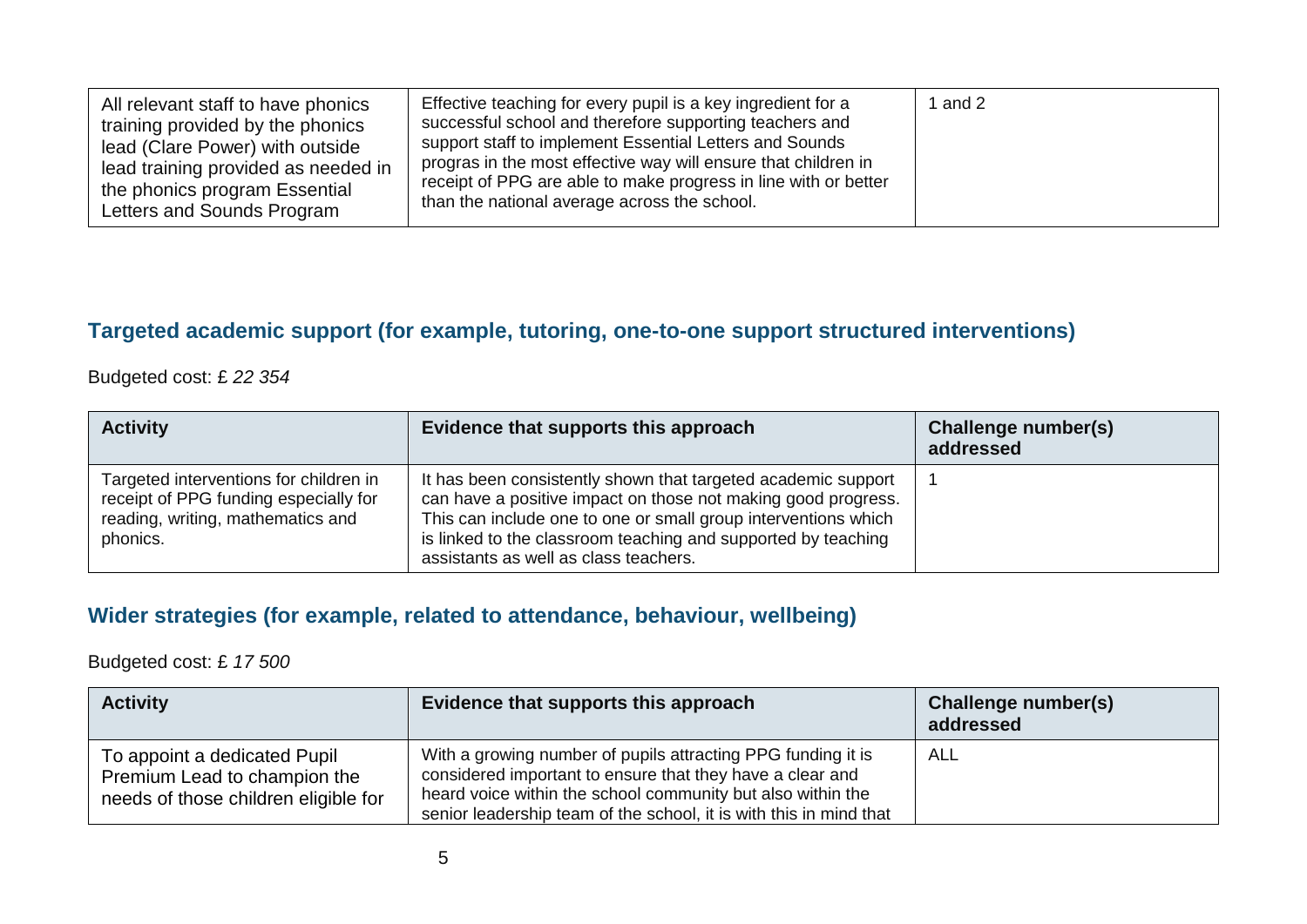| PPG as well as their families<br>including ensuring good<br>attendance, behaviour for learning<br>and outcomes.                                                                                                               | a member of the senior leadership team (Miss A Azzopardi)<br>has been appointed to this role.<br>In order to address the issue of attendance of all children<br>across the school but especially for those families in receipt of<br>PPG funding the schools are both working with an external<br>attendance officer as well as in house monitoring to ensure that<br>any attendance issues are addressed in a timely manner. |           |
|-------------------------------------------------------------------------------------------------------------------------------------------------------------------------------------------------------------------------------|-------------------------------------------------------------------------------------------------------------------------------------------------------------------------------------------------------------------------------------------------------------------------------------------------------------------------------------------------------------------------------------------------------------------------------|-----------|
| Offer a wide range of extra-<br>curricular activities that engage<br>PPG children and broaden their<br>experiences, cultural capital and<br>increase their levels of ambition<br>and aspirations                              | Due to their socio-economic situations many of the families in<br>receipt of PPG funding lack the ability (although not always the<br>ambition) to allow their children to participate in extra-curricular<br>activities that allow them to broaden their level of ambition. By<br>offering families this opportunity we are not only broadening<br>experiences but also building trust within the community.                 | 4         |
| To allow all children eligible for<br>PPG funding to attend clubs and<br>other enrichment activities to help<br>develop their cultural capital. This<br>will include attendance at<br>Breakfast/After school club or<br>EBLO. | For particular families we are aware that internet access and<br>parental/family support with home learning tasks can be an<br>issues for these families' access to Breakfast/After school club<br>or EBLO is offered to support the children with these tasks.<br>This is also an option for families who struggle with attendance.                                                                                          | 2 and $4$ |

## **Total budgeted cost: £** *47 132*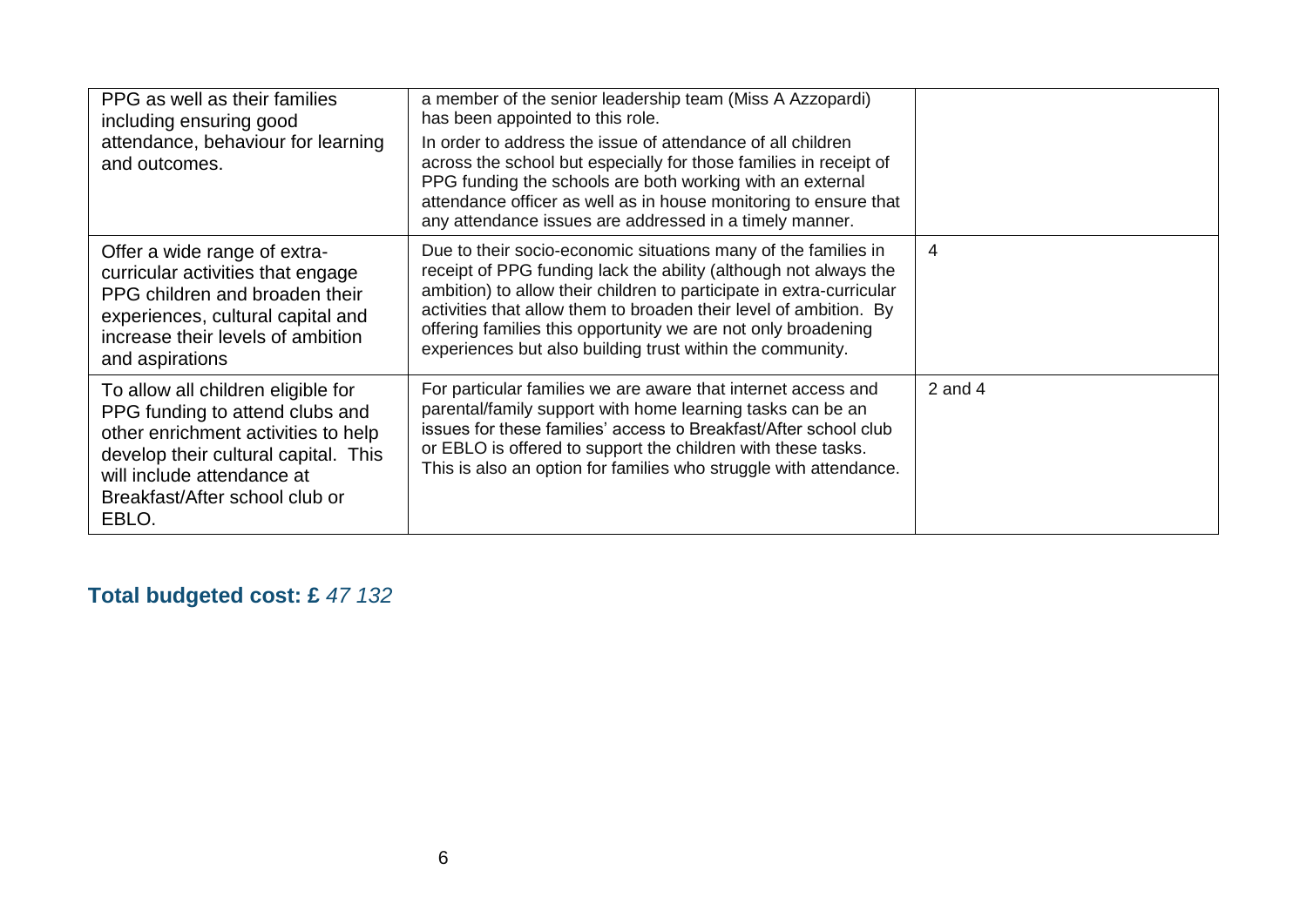# **Part B: Review of outcomes in the previous academic year**

## **Pupil premium strategy outcomes**

This details the impact that our pupil premium activity had on pupils in the 2020 to 2021 academic year.

# **Pupil Premium Strategy Statement**

| 1. Summary information           |           |                                                                           |              |                                                  |                                                   |                                               |      |            |
|----------------------------------|-----------|---------------------------------------------------------------------------|--------------|--------------------------------------------------|---------------------------------------------------|-----------------------------------------------|------|------------|
| <b>School</b>                    |           | St Marys Catholic Primary School and St Vincent's Catholic Primary School |              |                                                  |                                                   |                                               |      |            |
| <b>Academic Year</b>             | $20 - 21$ | <b>Total PP budget</b>                                                    |              | <b>SMPS</b><br>£61,870<br><b>SVPS</b><br>£20,175 | Date of most recent PP Review                     |                                               |      | Sept 2021  |
| <b>Total number of</b><br>pupils | 401       | Number of pupils eligible for<br><b>PP</b>                                |              | $SMPS - 35$<br><b>SVPS - 12</b>                  | Date for next internal review of this<br>strategy |                                               |      | April 2021 |
| 2. Attainment of Year 6          |           |                                                                           |              |                                                  |                                                   |                                               |      |            |
| $\bullet$                        |           |                                                                           |              | Pupils eligible for PP (your school)             |                                                   | Pupils not eligible for PP (national average) |      |            |
|                                  |           |                                                                           | 2018<br>2019 |                                                  | 2021                                              | 2018                                          | 2019 | 2021       |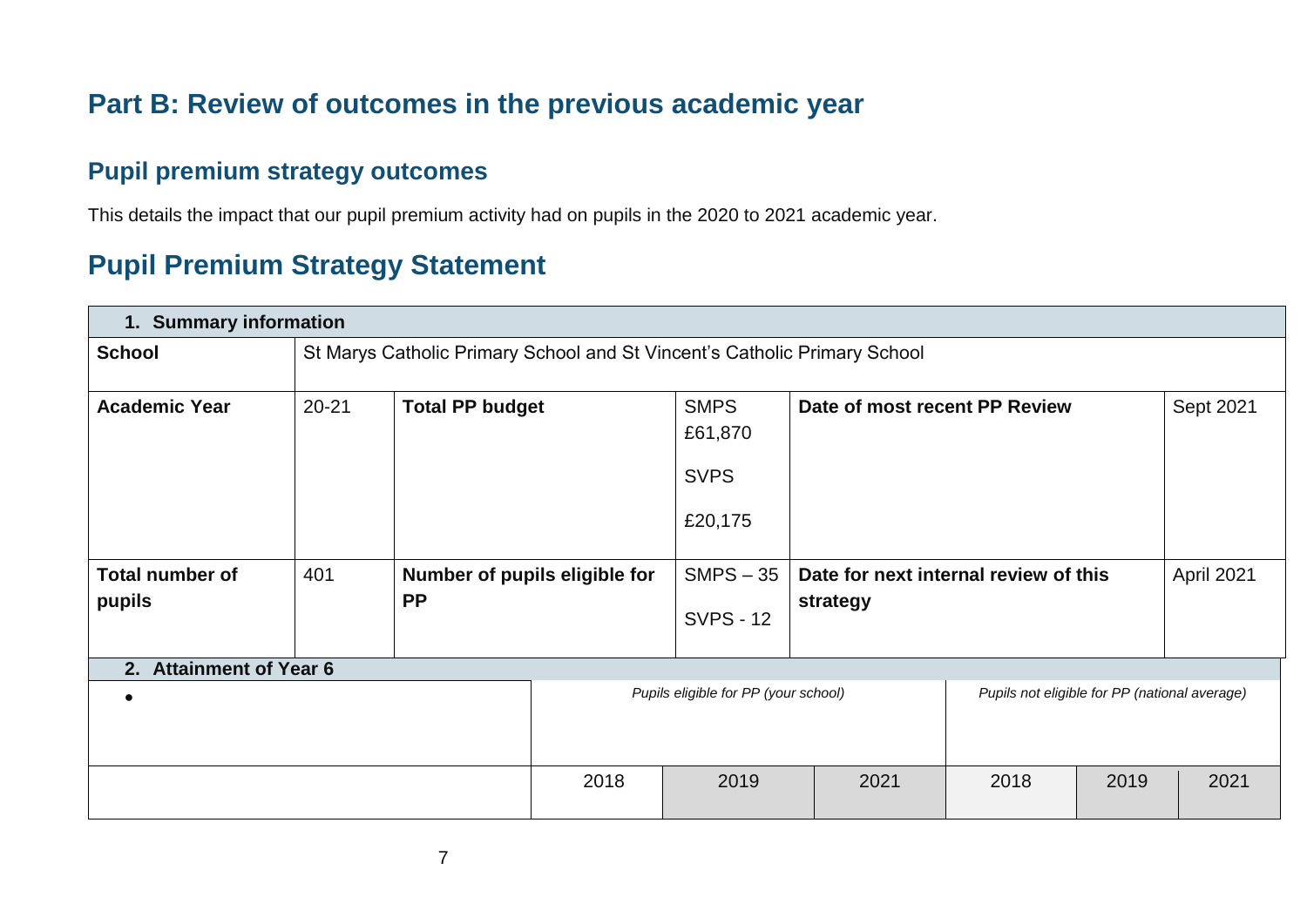|             |                                                                                                                                                                                                                                                                                                               | 6/11 54% | 5/13 38% | 7/8  | 2/3  | 64% | 65% | 10/18 | 21/28 |
|-------------|---------------------------------------------------------------------------------------------------------------------------------------------------------------------------------------------------------------------------------------------------------------------------------------------------------------|----------|----------|------|------|-----|-----|-------|-------|
|             | % achieving ARE in reading, writing and maths                                                                                                                                                                                                                                                                 |          |          | 86%  | 67%  |     |     | 59%   | 75%   |
|             |                                                                                                                                                                                                                                                                                                               | 7/11 63% | 6/13 46% | 8/8  | 3/3  | 75% | 73% | 14/18 | 24/28 |
|             | % achieving ARE in reading                                                                                                                                                                                                                                                                                    |          |          | 100% | 100% |     |     | 82%   | 86%   |
|             |                                                                                                                                                                                                                                                                                                               | 6/11 54% | 6/13 46% | 7/8  | 2/3  | 78% | 78% | 10/18 | 21/28 |
|             | % achieving ARE in writing                                                                                                                                                                                                                                                                                    |          |          | 86%  | 67%  |     |     | 59%   | 75%   |
|             |                                                                                                                                                                                                                                                                                                               | 6/11 54% | 5/13 38% | 7/8  | 2/3  | 76% | 79% | 12/18 | 24/28 |
|             | 71%<br>86%<br>86%<br>67%<br>% achieving ARE in maths                                                                                                                                                                                                                                                          |          |          |      |      |     |     |       |       |
|             | 3. Barriers to future attainment (for pupils eligible for PP, including high ability)                                                                                                                                                                                                                         |          |          |      |      |     |     |       |       |
|             | In-school barriers (issues to be addressed in school, such as poor oral language skills)                                                                                                                                                                                                                      |          |          |      |      |     |     |       |       |
| А.          | Historically children entitled to PPG funding have made less progress and their attainment is not in line with their peers.                                                                                                                                                                                   |          |          |      |      |     |     |       |       |
| <b>B.</b>   | Related to the barrier above, our PPG children have a limited experience of learning outside of normal lessons (for example, visiting the library, going to a museum or art gallery).<br>This means that our PPG children find it harder to relate to the wider curriculum and learn with as much confidence. |          |          |      |      |     |     |       |       |
| $\bullet$ C | Due to the home experience of some of our PPG children, they present with attachment issues. This means that they are more likely to display challenging behaviour and or<br>emotional issues which impacts negatively on achievement in lessons and attendance at school.                                    |          |          |      |      |     |     |       |       |
|             | <b>External barriers</b> (issues which also require action outside school, such as low attendance rates)                                                                                                                                                                                                      |          |          |      |      |     |     |       |       |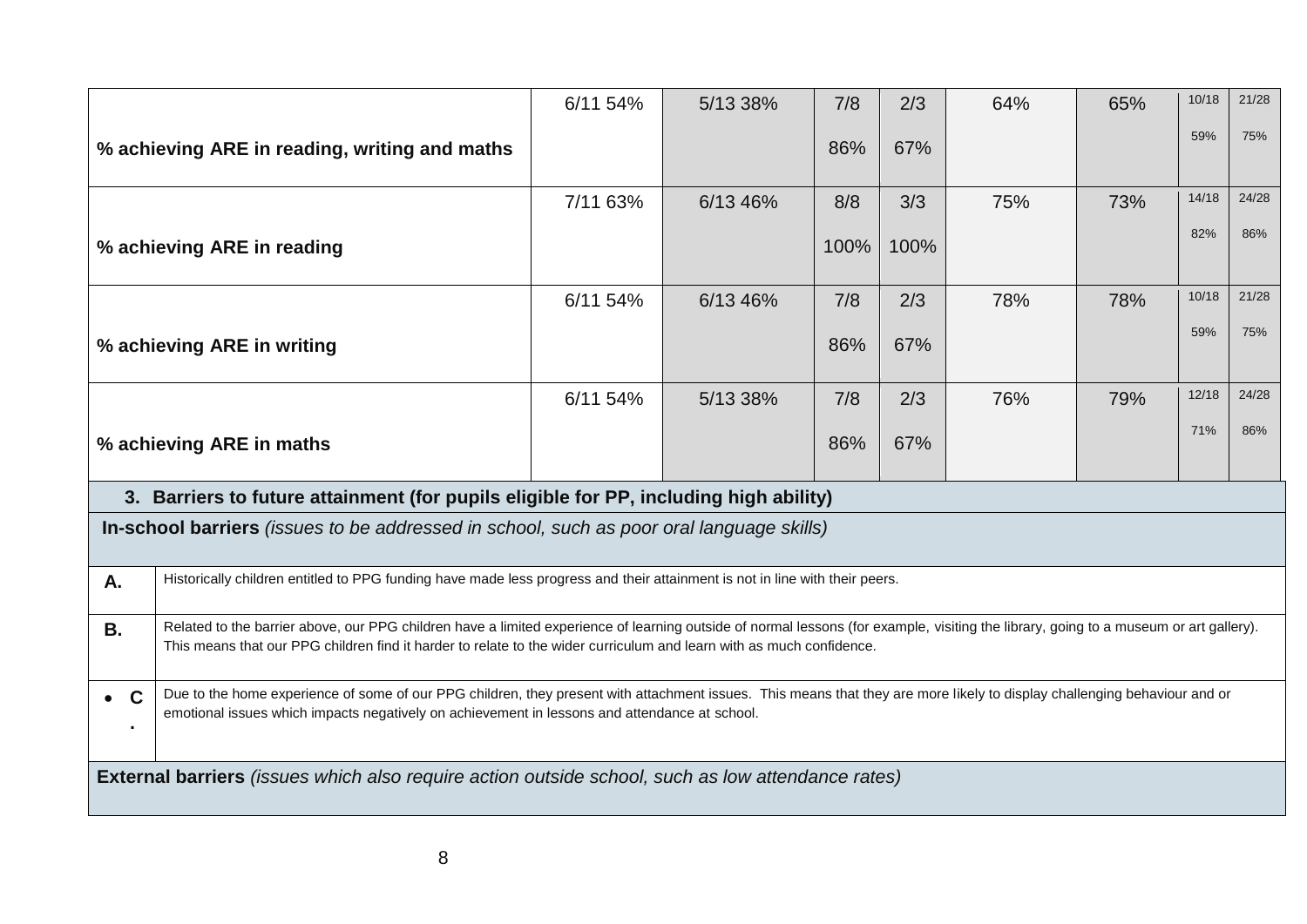| D. | Parents of PPG children in our school are less likely to attend workshops, parents' evenings or other family learning opportunities. This is for a range of reasons including shift<br>patterns, transport issues, child care and a lack of confidence in engaging with the school. |                                                                                                                                                                         |  |  |  |  |
|----|-------------------------------------------------------------------------------------------------------------------------------------------------------------------------------------------------------------------------------------------------------------------------------------|-------------------------------------------------------------------------------------------------------------------------------------------------------------------------|--|--|--|--|
|    | <b>4. Desired outcomes</b>                                                                                                                                                                                                                                                          |                                                                                                                                                                         |  |  |  |  |
|    | Desired outcomes and how they will be measured                                                                                                                                                                                                                                      | Success criteria                                                                                                                                                        |  |  |  |  |
| Α. | PPG Children will achieve more closely in line with their Peers (PPG children will close the gap) Data<br>collated through the year will indicate that the gap is closing and more children will achieve in line with<br>their peers.                                               |                                                                                                                                                                         |  |  |  |  |
| В. | Every child in each year group will experience 'special events' these will include virtual / online activities<br>and where possible involve face to face experiences. The aim will be for these event to occur half<br>termly. (minimum 6 in total).                               | Children will engage in memorable experiences throughout the year<br>within their curriculum                                                                            |  |  |  |  |
|    | Most of these will be directly linked to topic or texts currently being taught. Children will be able to write<br>with greater confidence, use a wider vocabulary and draw on a range of experiences to inform their<br>work.                                                       | Registers of extra-curricular activities indicate a higher proportion of PPG<br>children attending                                                                      |  |  |  |  |
|    |                                                                                                                                                                                                                                                                                     | Work produced by PPG children will be of a higher quality, the gap<br>between PPG and non PPG children will have closed and more PPG<br>children will be working at ARE |  |  |  |  |
|    |                                                                                                                                                                                                                                                                                     | Staff to plan memorable experiences within their curriculum                                                                                                             |  |  |  |  |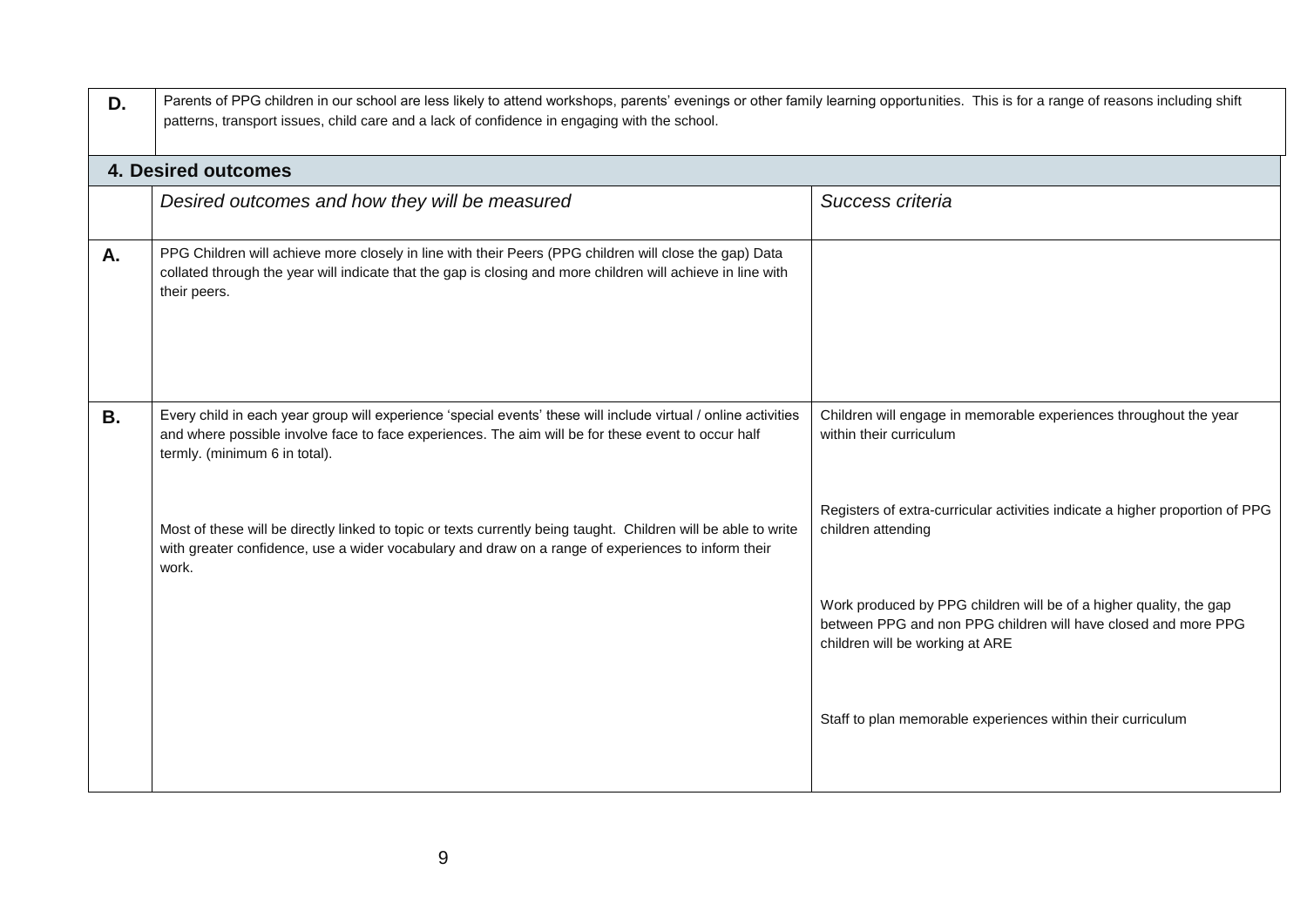|                           |                                                                                          |                                                                                                                                                                                                                                                                                                                                                                                                                               | Engage PPG children in extracurricular activities as a priority                                                                   |                      |                                                                       |
|---------------------------|------------------------------------------------------------------------------------------|-------------------------------------------------------------------------------------------------------------------------------------------------------------------------------------------------------------------------------------------------------------------------------------------------------------------------------------------------------------------------------------------------------------------------------|-----------------------------------------------------------------------------------------------------------------------------------|----------------------|-----------------------------------------------------------------------|
| C.                        | behaviour will be monitored on a daily basis.                                            | The attendance of PP children will be at least in line with others in school (which will be in line with<br>national or above). Children will have a wider range of strategies to help manage their emotional needs<br>and prevent them missing lessons or misbehaving. The children will be more-able to focus on learning<br>when in lessons and more confident in accessing extra-curricular opportunities. Attendance and | Attendance target for PP children: 96% or above.<br>Behaviour data will continue to show an improving picture for PP<br>children. |                      |                                                                       |
| D.                        | opportunities.<br>Monitored by scrutiny of attendance at events and parent voice survey. | At any school event for parents including virtual / online, there is at least proportional representation of<br>PP parents. Parents report that they are more willing to attend workshops and other learning                                                                                                                                                                                                                  | families. Attendance at PPG - focused workshops improves.                                                                         |                      | At least 33% of parents attending any whole school event are from PPG |
|                           | 5. Planned expenditure                                                                   |                                                                                                                                                                                                                                                                                                                                                                                                                               |                                                                                                                                   |                      |                                                                       |
| Academi<br>c year         | $\bullet$ 2020 – 21                                                                      |                                                                                                                                                                                                                                                                                                                                                                                                                               |                                                                                                                                   |                      |                                                                       |
|                           | targeted support and support whole school strategies.<br>i. Quality of teaching for all  | The three headings below enable schools to demonstrate how they are using the pupil premium to improve classroom pedagogy, provide                                                                                                                                                                                                                                                                                            |                                                                                                                                   |                      |                                                                       |
| <b>Desired</b><br>outcome | <b>Chosen action / approach</b>                                                          | What is the evidence and<br>rationale for this choice?                                                                                                                                                                                                                                                                                                                                                                        | How will you ensure it is<br>implemented well?                                                                                    | <b>Staff</b><br>lead | When will you<br>review<br>implementatio<br>n <sub>2</sub>            |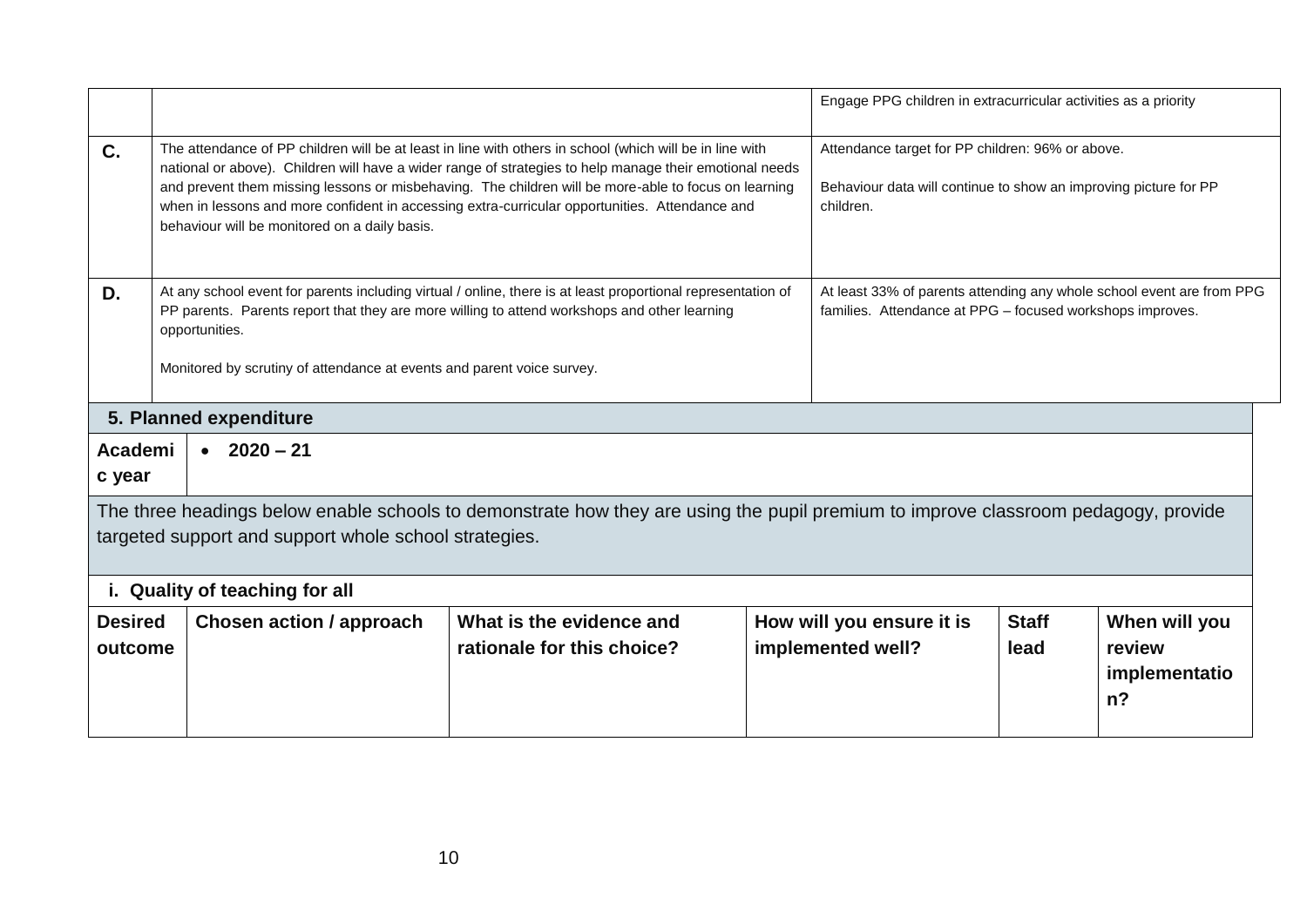| A & B | To engage fully in the CBC RADY<br>project (Raising Attainment of<br>Disadvantaged Youngsters) | Historically the gap between PPG and<br>non PPG children is not closing and in<br>some cases is increasing. | Attend 10 virtual meetings with<br>RADY Consultant to discuss<br>relaunch of RADY and strategies<br>to support PPG                             | SCL/SBL/<br>KAG / all<br>staff | Oct 2020 - July<br>2021  |
|-------|------------------------------------------------------------------------------------------------|-------------------------------------------------------------------------------------------------------------|------------------------------------------------------------------------------------------------------------------------------------------------|--------------------------------|--------------------------|
|       |                                                                                                |                                                                                                             | Attendance at RADY events                                                                                                                      |                                |                          |
|       |                                                                                                |                                                                                                             | Uplifting of targets for PPG chn                                                                                                               |                                |                          |
|       |                                                                                                |                                                                                                             | Expectation from school leaders<br>that all staff adhere to the RADY<br>project and follow the school PPG                                      | SCL / KAG<br>/LWM              | Oct 2020                 |
|       |                                                                                                |                                                                                                             | plan                                                                                                                                           |                                | Oct 2020 - July<br>2021  |
|       |                                                                                                |                                                                                                             | Regular Achievement Team<br>Meetings led by SLT                                                                                                |                                |                          |
|       |                                                                                                |                                                                                                             | Regular monitoring indicates<br>provision for PPG children is of a<br>high standard and strategies<br>highlighted are embedded in<br>practice. |                                | Oct 2020 - July<br>2021  |
|       |                                                                                                |                                                                                                             |                                                                                                                                                |                                | Sept 2020 - July<br>2021 |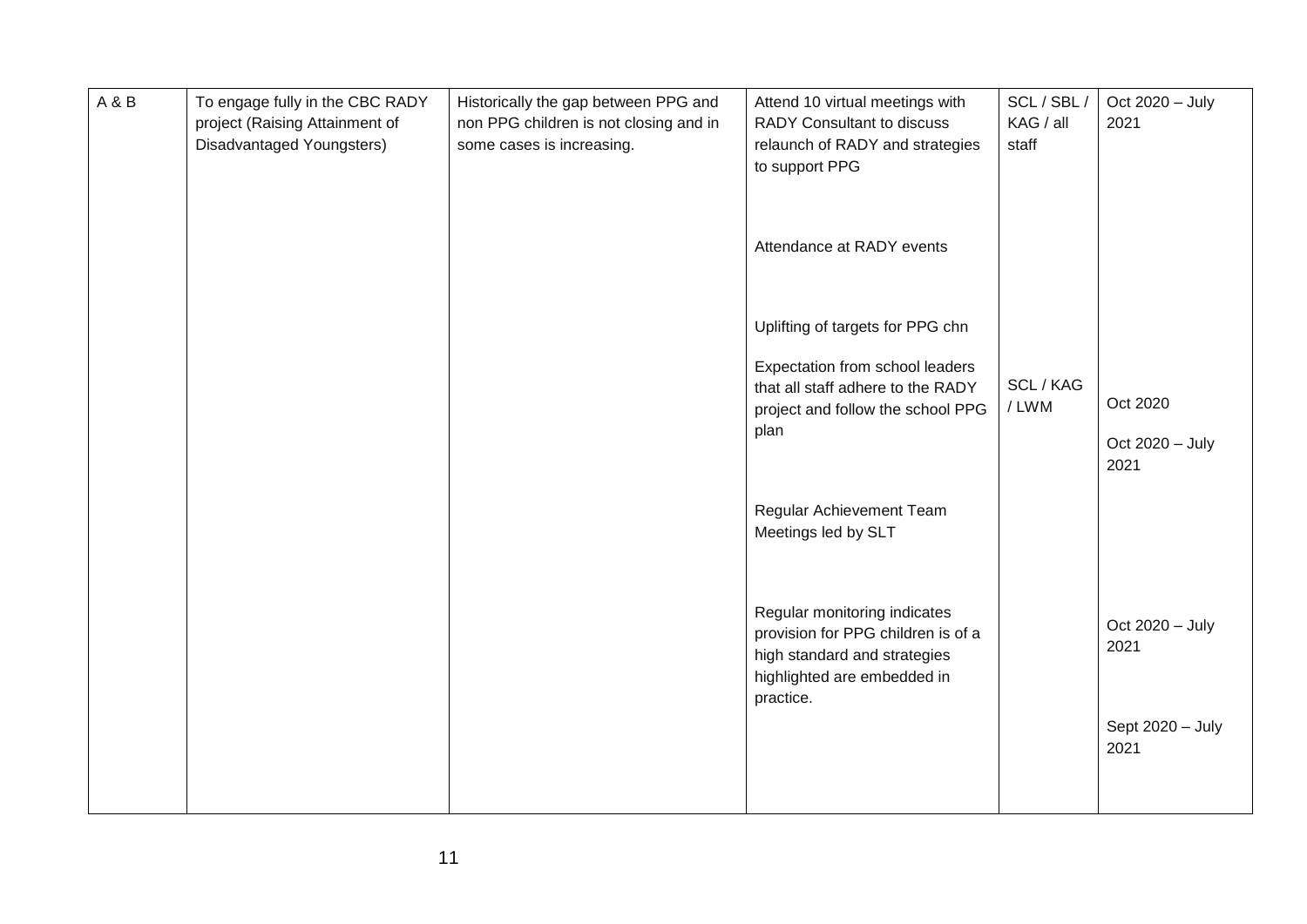| A & B | Development of strategic<br>long-term / medium term<br>planning which makes clear<br>the school's expectations of a<br>rigorous and sequential<br>approach to developing<br>reading. The plan should<br>include: | Peer Review (Oct 2019) indicated<br>the following as an area of<br>development for the school -<br>a clear understanding of how<br>children will develop the phonics<br>knowledge, spoken language and<br>the vocabulary they need to read<br>fluently, confidently and with<br>understanding                                                                                                                                                                                    | This area of improvement will be<br>tracked carefully in our School<br>Improvement Plan (SIP)<br>Internal and external monitoring of<br>quality of teaching in reading<br>indicates a high standard is being<br>achieved by staff                                                                                      | <b>LWM</b><br>KAG/<br><b>JCW</b> | Dec 2020 |
|-------|------------------------------------------------------------------------------------------------------------------------------------------------------------------------------------------------------------------|----------------------------------------------------------------------------------------------------------------------------------------------------------------------------------------------------------------------------------------------------------------------------------------------------------------------------------------------------------------------------------------------------------------------------------------------------------------------------------|------------------------------------------------------------------------------------------------------------------------------------------------------------------------------------------------------------------------------------------------------------------------------------------------------------------------|----------------------------------|----------|
|       |                                                                                                                                                                                                                  | details of how reading is<br>$\checkmark$<br>being developed across<br>other curriculum subjects<br>how frequently children<br>should be heard reading to<br>an adult in school<br>how the school facilitates<br>$\checkmark$<br>parents use of reading<br>logs/ diaries to establish<br>fluency and good compre-<br>hension.<br>the role of the library and a<br>schedule for library visits<br>expectations for guided<br>reading sessions and mon-<br><i>itoring routines</i> | Monitoring of reading plans<br>indicate a thorough and<br>sequenced approach to reading is<br>followed throughout the school<br>Regular monitoring indicates<br>provision for PPG children in<br>reading is of a high standard and<br>strategies highlighted are<br>embedded in practice.<br><b>Reading Deep Dives</b> | LWM/<br><b>SLT</b>               |          |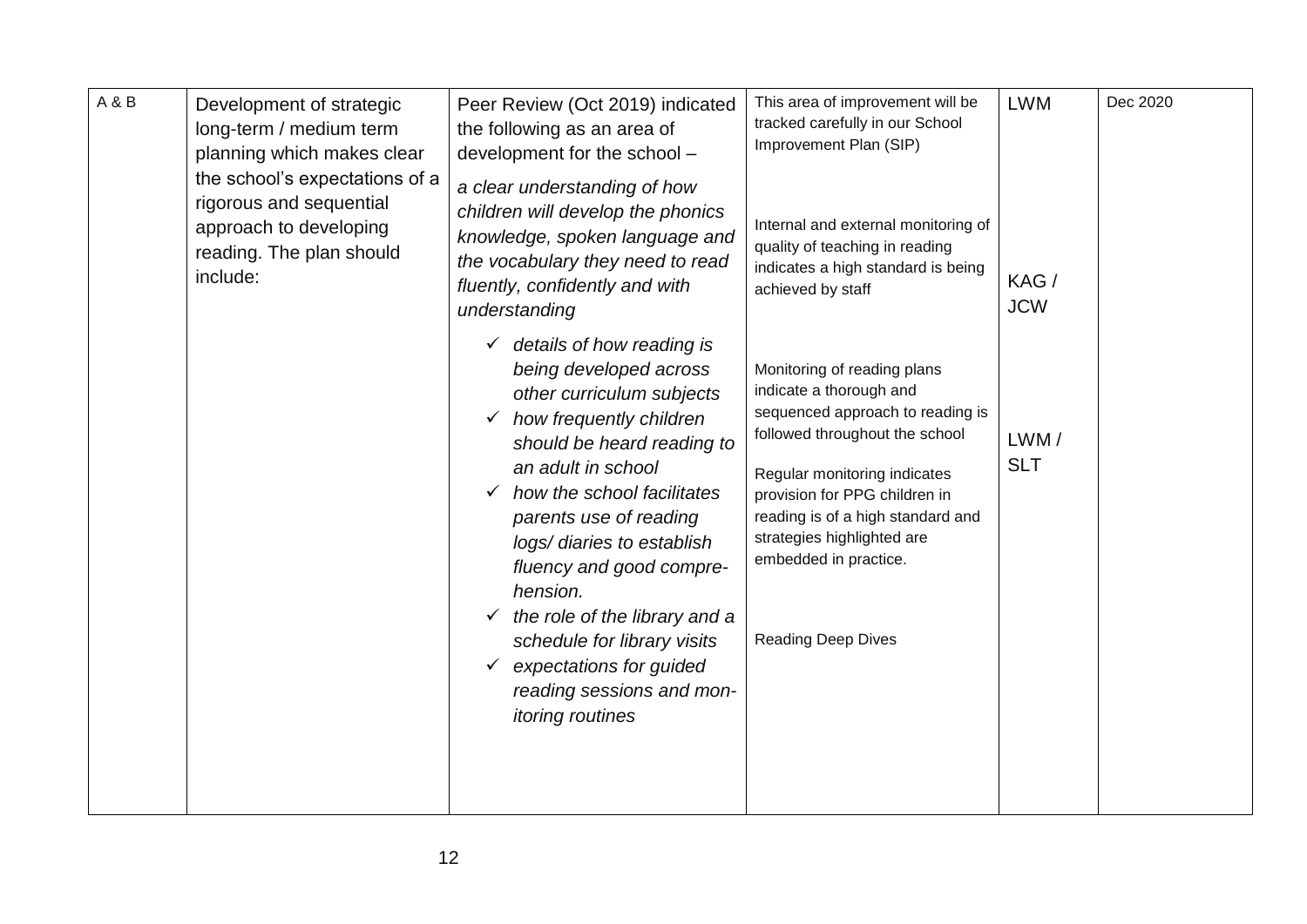|          |                                                                                  |                                                                                                                                                                                                                              |                                                                                                                                                                   | <b>SLT</b>                        |                   |
|----------|----------------------------------------------------------------------------------|------------------------------------------------------------------------------------------------------------------------------------------------------------------------------------------------------------------------------|-------------------------------------------------------------------------------------------------------------------------------------------------------------------|-----------------------------------|-------------------|
| A, B & C | Reduce the achievement gap for<br>disadvantaged pupils                           | Peer Review (Oct 2019) indicated<br>the following as an area of<br>development for the school -                                                                                                                              | PPG plan for 2020 - 2021 will be<br>carefully reviewed and new<br>strategies selected to replace<br>ineffective ones.                                             | SBL / SCL /<br>KAG / all<br>staff | Sept 2020         |
|          |                                                                                  | $\checkmark$ a rigorous evaluation of<br>the strategies used from<br>one year to the next to<br>raise the achievement of<br>disadvantaged pupils us-<br>ing the Pupil Premium<br>Grant, in order to assess<br><i>impact.</i> | Regular monitoring indicates<br>provision for PPG children is of a<br>high standard and strategies<br>highlighted are embedded in<br>practice.                    |                                   | Sept 20 - July 21 |
|          |                                                                                  | $\checkmark$ monitoring staff planning to<br>ensure that they are acting<br>on the information pro-<br>vided about disadvantaged<br>pupils' barriers to achieve-<br>ment                                                     | Planning indicates opportunities<br>for children to engage in<br>memorable experiences regularly                                                                  |                                   |                   |
|          |                                                                                  | planning memorable expe-<br>riences and engagement<br>in extra-curricular clubs<br>that could help improve<br>their academic progress<br>for PPG pupils.                                                                     | Monitoring of reading records<br>belonging to PPG children to<br>highlight children who are not<br>reading at home and give chance<br>to read to adults in school |                                   | Sept 20 - July 21 |
|          | researching effective ap-<br>proaches to improve the<br>motivation of PPG pupils | Teachers will provide feedback to<br>pupils through marking and<br>intervention during the lesson to                                                                                                                         |                                                                                                                                                                   | Dec 2020                          |                   |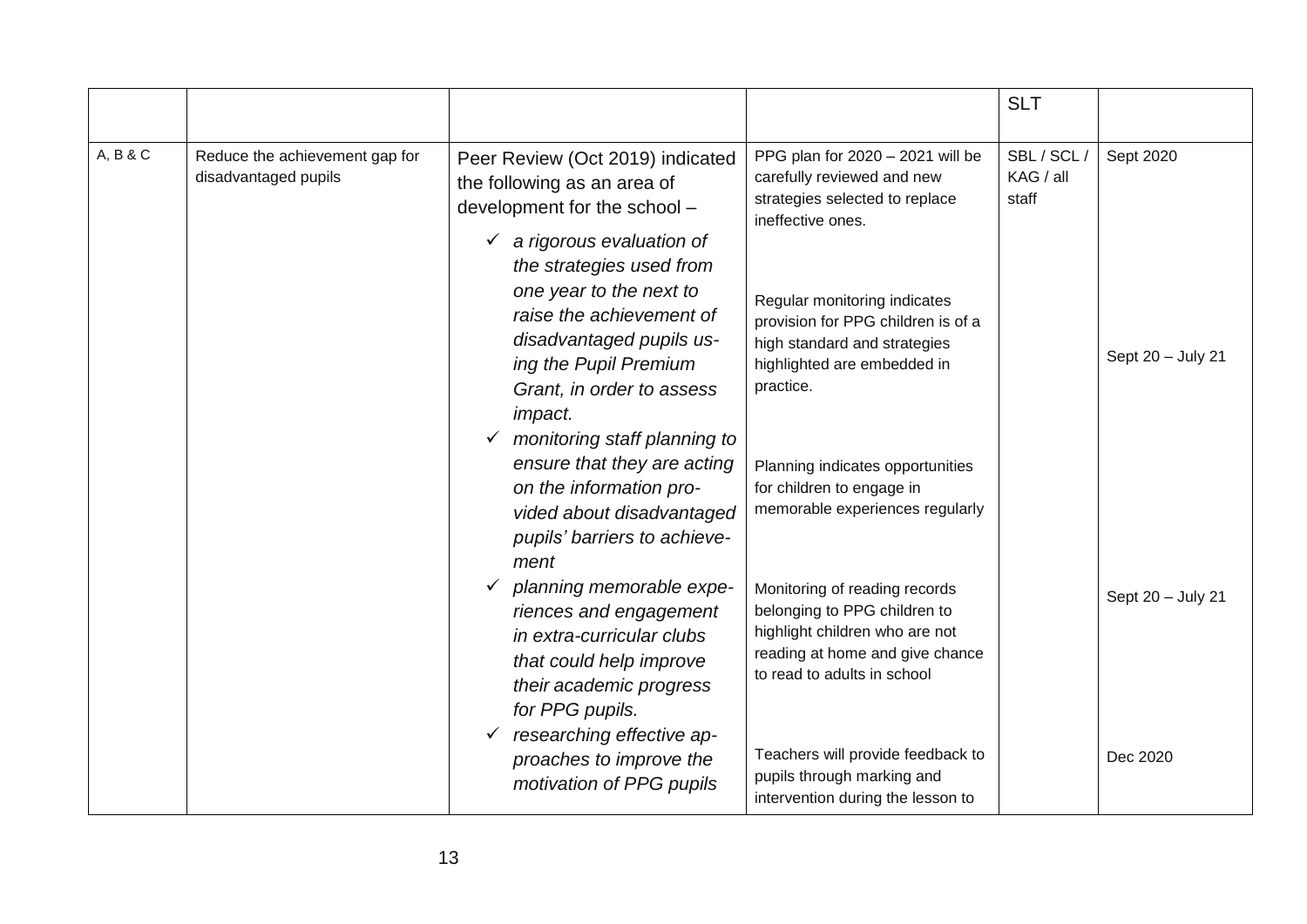|       |                                       | to read at home more fre-<br>quently<br>use of the RADY project<br>$\checkmark$<br>by leaders to establish a<br>whole school approach to<br>raising achievement in dis-<br>advantaged pupils and<br>bring about marked im-<br>provement in outcomes                          | ensure progress is made and<br>misconceptions are addressed<br>immediately.                                                                                                    |                                            | Sept 20 - July 21                    |
|-------|---------------------------------------|------------------------------------------------------------------------------------------------------------------------------------------------------------------------------------------------------------------------------------------------------------------------------|--------------------------------------------------------------------------------------------------------------------------------------------------------------------------------|--------------------------------------------|--------------------------------------|
| A & B | Strengthen the school's<br>curriculum | Peer Review (Oct 20) indicated<br>the following as an area of<br>development for the school -                                                                                                                                                                                | Conduct a thorough audit with all<br>class-based staff to ensure strong<br>teaching in all curriculum areas is<br>achieved through focussed CPD<br>linked to appraisal targets | ADG /<br>Middle<br>Leaders /<br><b>SLT</b> | Jan 2021 ADG /<br>AAI                |
|       |                                       | conduct an audit of staff<br>✓<br>skills across all subjects<br>(writing already completed)<br>and linking this to a sched-<br>ule of CPD opportunities<br>and individual appraisal<br>targets to plug any gaps in<br>subject knowledge/skill.<br>continuing to develop long | Work with Trust members to<br>devise, Science, History /<br>Geography, PSHE and<br><b>Computing SOWs</b>                                                                       |                                            | Sept 20 - July 21<br>RMD / ADG / SAO |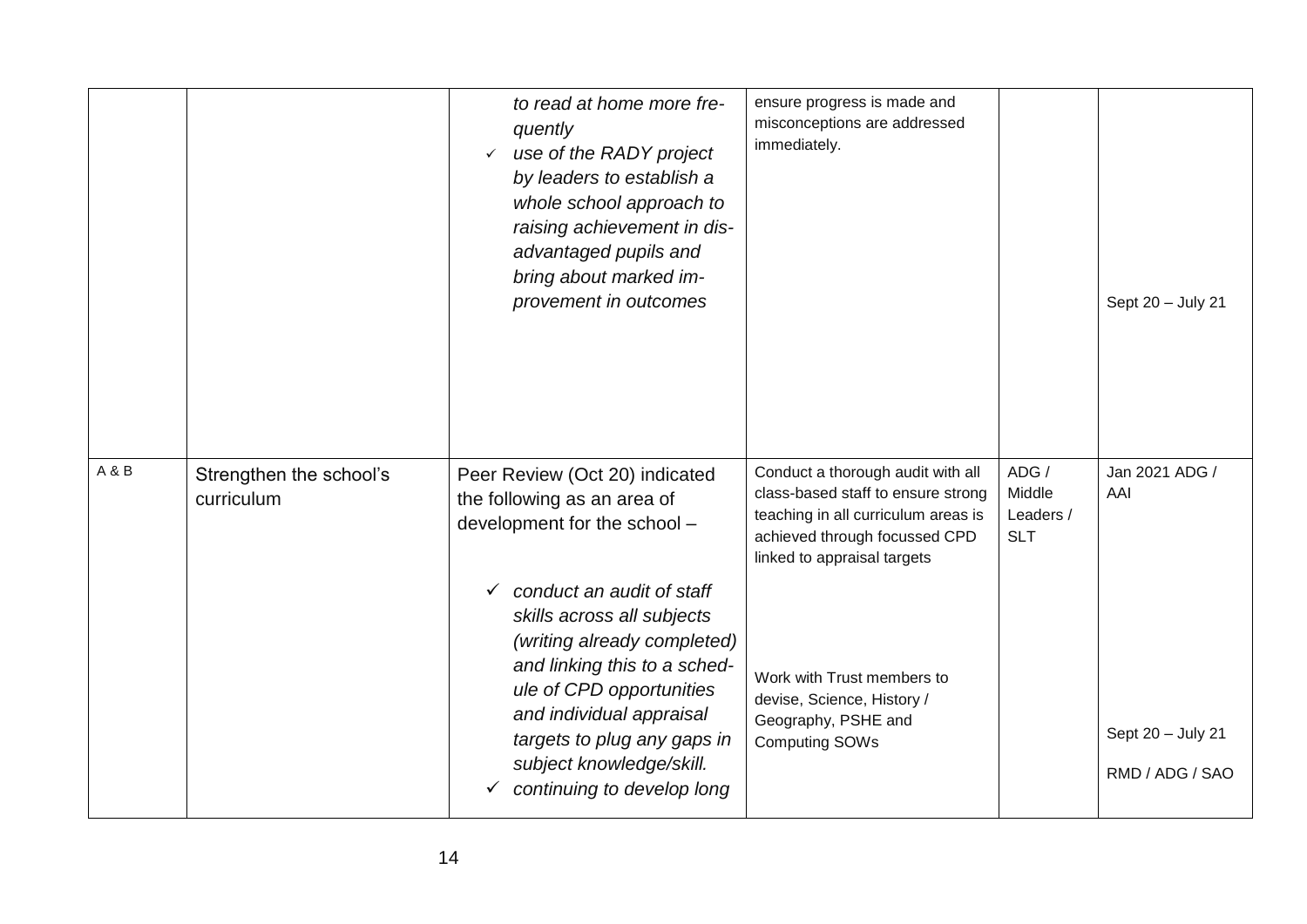|  | term schemes of work in<br>computing and PSHE<br>along with other schools in<br>the Catholic Partnership.<br>evaluating and amending<br>all curriculum subject plans<br>to ensure strategies to<br>transferring new learning<br>to long term memory are<br>embedded                           | Plan for opportunities to develop<br>learning for long term memory.<br>Regular monitoring indicates<br>provision for PPG children is of a<br>high standard and strategies<br>highlighted are embedded in<br>practice. |            | Sept 20 - July 21<br>Sept 20 - July 21 |
|--|-----------------------------------------------------------------------------------------------------------------------------------------------------------------------------------------------------------------------------------------------------------------------------------------------|-----------------------------------------------------------------------------------------------------------------------------------------------------------------------------------------------------------------------|------------|----------------------------------------|
|  | Establish a clear frame of<br>reference for teachers to plan<br>individual lessons so that the<br>order of teaching activities<br>consistently supports children in<br>building knowledge to achieve the<br>lesson objective and addresses<br>pupils' misconceptions and prior<br>attainment. | Review MTPS to ensure the<br>sequence is coherent and is<br>supporting children to build<br>knowledge.                                                                                                                | <b>SLT</b> |                                        |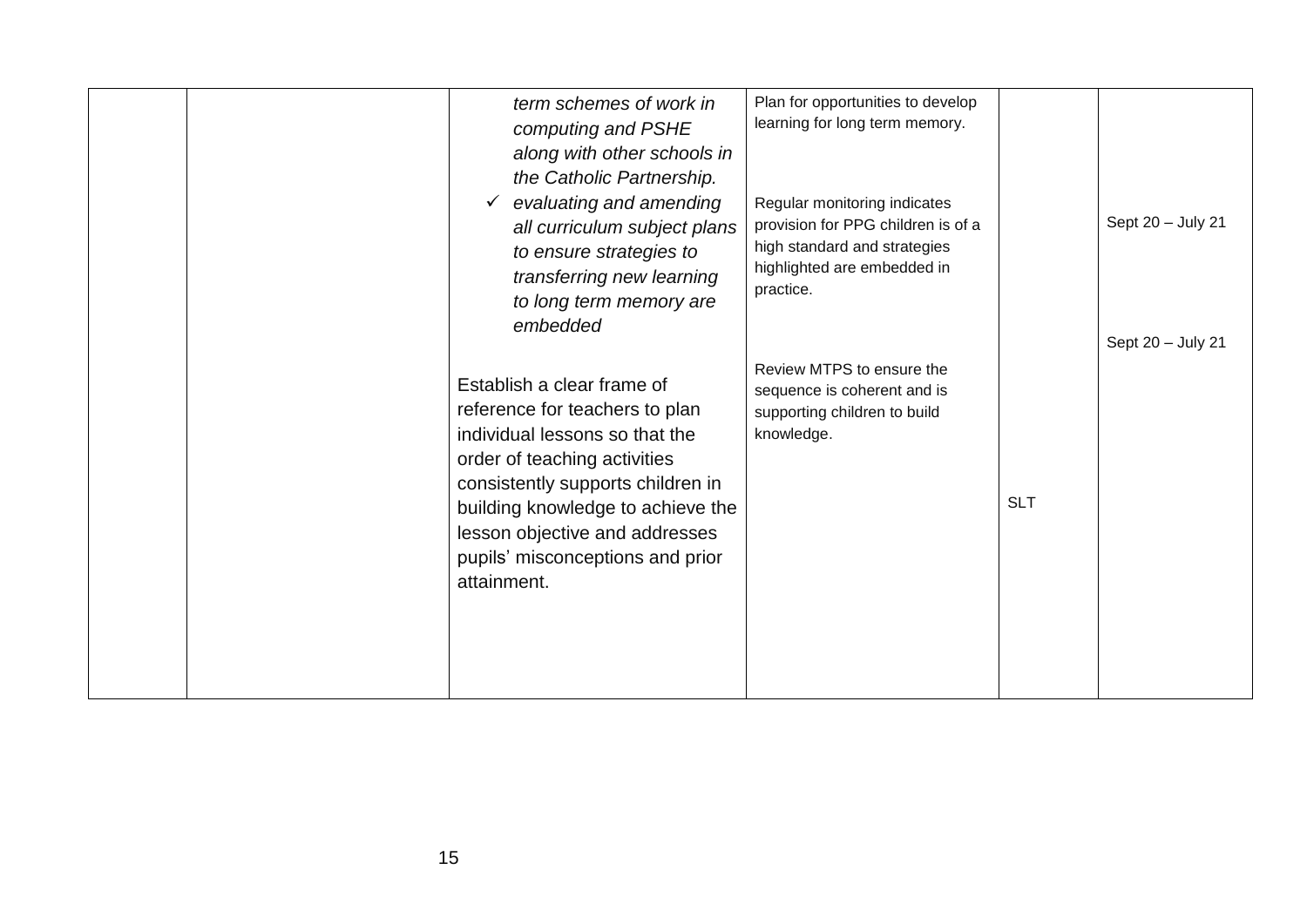| $\mathsf C$ | To improve PPG attendance                         | Attendance of PPG children is currently<br>below that of their peers                                                                                                           | When children absent first day<br>contact to be made, phone calls are<br>made daily, notes kept to inform<br>class teachers<br>Regular meetings with EWO and<br>attendance officer<br>Regular parent meetings with low<br>PPG attendees | SBE / SBL /<br><b>SCL</b>       | Sept 20 - July 21 |
|-------------|---------------------------------------------------|--------------------------------------------------------------------------------------------------------------------------------------------------------------------------------|-----------------------------------------------------------------------------------------------------------------------------------------------------------------------------------------------------------------------------------------|---------------------------------|-------------------|
|             |                                                   |                                                                                                                                                                                | Reward good attendance                                                                                                                                                                                                                  |                                 |                   |
| D           | To improve parental engagement of<br>PPG children | Parents play a crucial role in supporting their<br>children's learning, and levels of parental<br>engagement are consistently associated with<br>children's academic outcomes. | RADY launch for parents, invites to<br>be focused on PPG parents<br>Hold events for PPG parents<br>Invite PPG parents to attend                                                                                                         | SCL / SBL /<br>KAG all<br>staff | Sept 20 - July 21 |
|             |                                                   |                                                                                                                                                                                | school trips                                                                                                                                                                                                                            |                                 |                   |
|             |                                                   |                                                                                                                                                                                |                                                                                                                                                                                                                                         | <b>Total budgeted cost</b>      | Est £15,000.00    |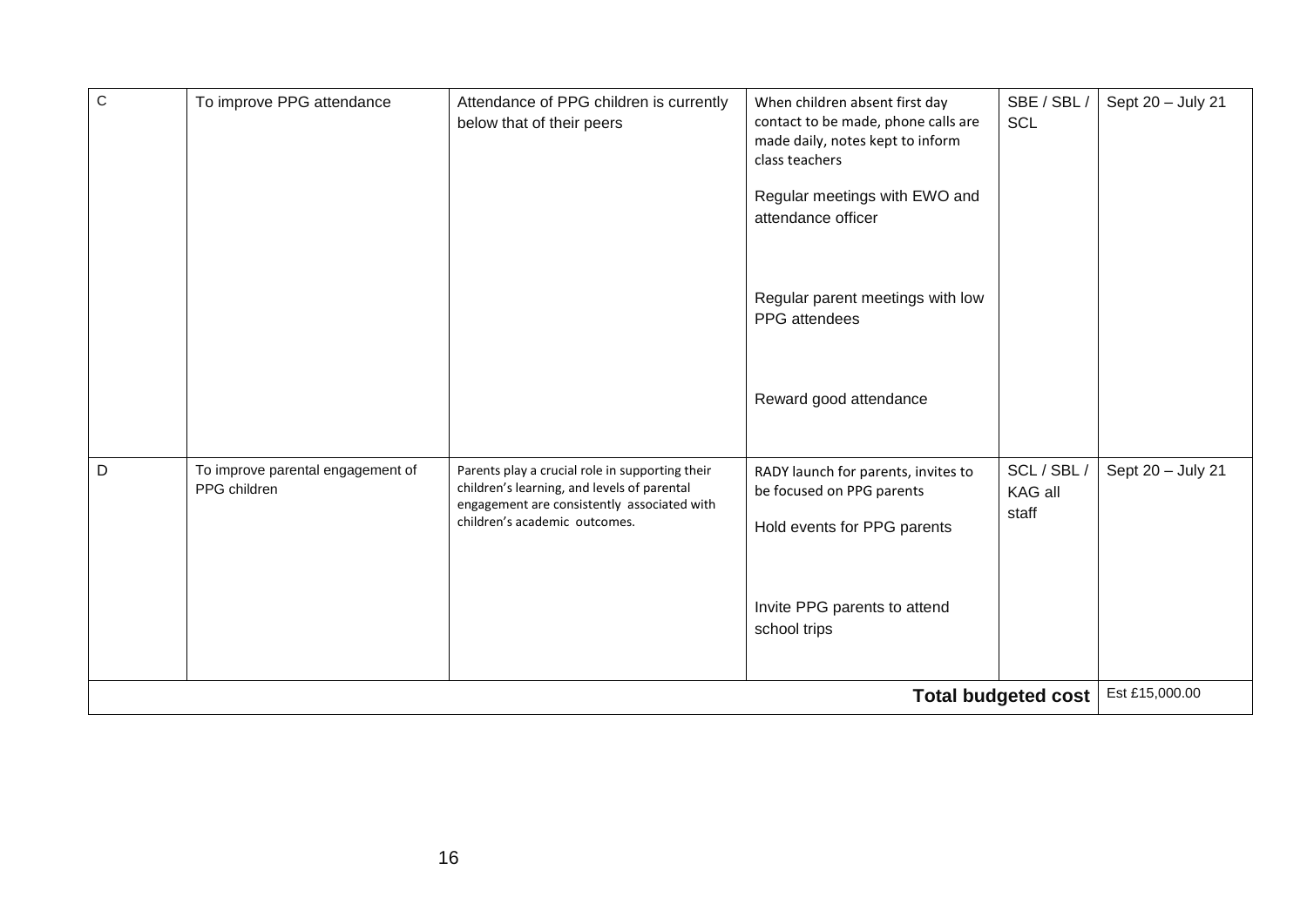| ii.                       | <b>Targeted support</b>       |                                                        |                                                |                      |                                               |  |  |  |  |
|---------------------------|-------------------------------|--------------------------------------------------------|------------------------------------------------|----------------------|-----------------------------------------------|--|--|--|--|
| <b>Desired</b><br>outcome | <b>Chosen action/approach</b> | What is the evidence and<br>rationale for this choice? | How will you ensure it is<br>implemented well? | <b>Staff</b><br>lead | When will you<br>review<br>implementatio<br>n |  |  |  |  |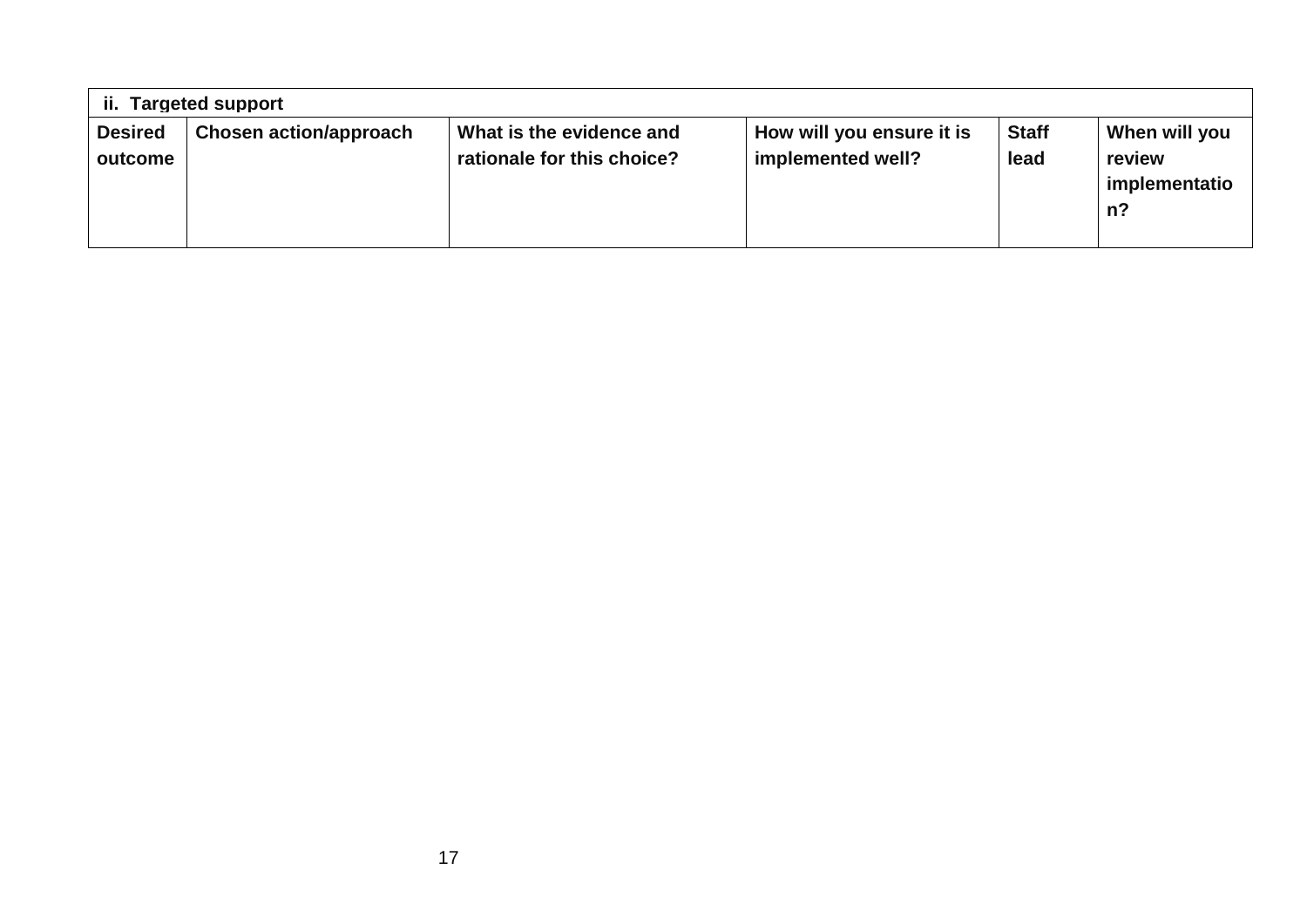| A & B | Daily reading for PPG children by class<br>teacher or TA. Staff trained on<br>Accelerated Reader (AR) used to<br>ensure children are accessing the right<br>level of text. Nessy and Toe by Toe<br>support for targeted children. Star<br>Reading and maths tests to be used to<br>monitor PPG children and their<br>progress. Use of SNIP to support the<br>learning of first 100 hundred words. | Nessy - in previous years has been<br>successful in helping children make<br>accelerated progress and reach ARE.<br>Toe by toe has increased reading ages of<br>children.                                                | Monitoring of reading journals.<br>Monitoring of AR quiz frequency etc.<br>Observations of sessions and<br>checking of half termly data.<br>All PPG children to be read with by<br>staff or volunteer at least twice per<br>week. | SBL / SCL /<br>KAG/<br>All teachers | Sept 20 - July 21 |
|-------|---------------------------------------------------------------------------------------------------------------------------------------------------------------------------------------------------------------------------------------------------------------------------------------------------------------------------------------------------------------------------------------------------|--------------------------------------------------------------------------------------------------------------------------------------------------------------------------------------------------------------------------|-----------------------------------------------------------------------------------------------------------------------------------------------------------------------------------------------------------------------------------|-------------------------------------|-------------------|
|       | After school booster groups for Y2 and<br>Y6. SATs revision guides provided to<br>take home for Y2 and Y6. 3rd Space<br>maths boosters for years 5 & 6. Use of<br>Maths Whizz and Number Fy.                                                                                                                                                                                                      | Attainment at the end of KS2 has improved over<br>the past 2 years                                                                                                                                                       | <b>Regular Achievement Meetings</b>                                                                                                                                                                                               |                                     |                   |
|       | Central Bedfordshire Inspiring Music<br>for Y3.                                                                                                                                                                                                                                                                                                                                                   | Children have enjoyed the event and it is<br>something that they will not get the chance to do<br>in a normal school year<br>Progress of children in interventions indicate<br>there is evidence of accelerated progress |                                                                                                                                                                                                                                   |                                     |                   |
| AB&C  | Subsidised school trips and extra<br>curricular activities where appropriate.<br>Access to all after school clubs as<br>priority. Before and After school clubs<br>أأمرتم والملاوية والرواد                                                                                                                                                                                                       | An improved level of well-being and engagement<br>in PPG children. Improved attendance figures of<br>PPG children. Attendance of PPG children has<br>risen slightly.                                                     | Letters will go out to PPG parents first<br>and preference will be given to PPG<br>children.                                                                                                                                      | SBE / SCL /<br><b>SBL</b>           | Half termly       |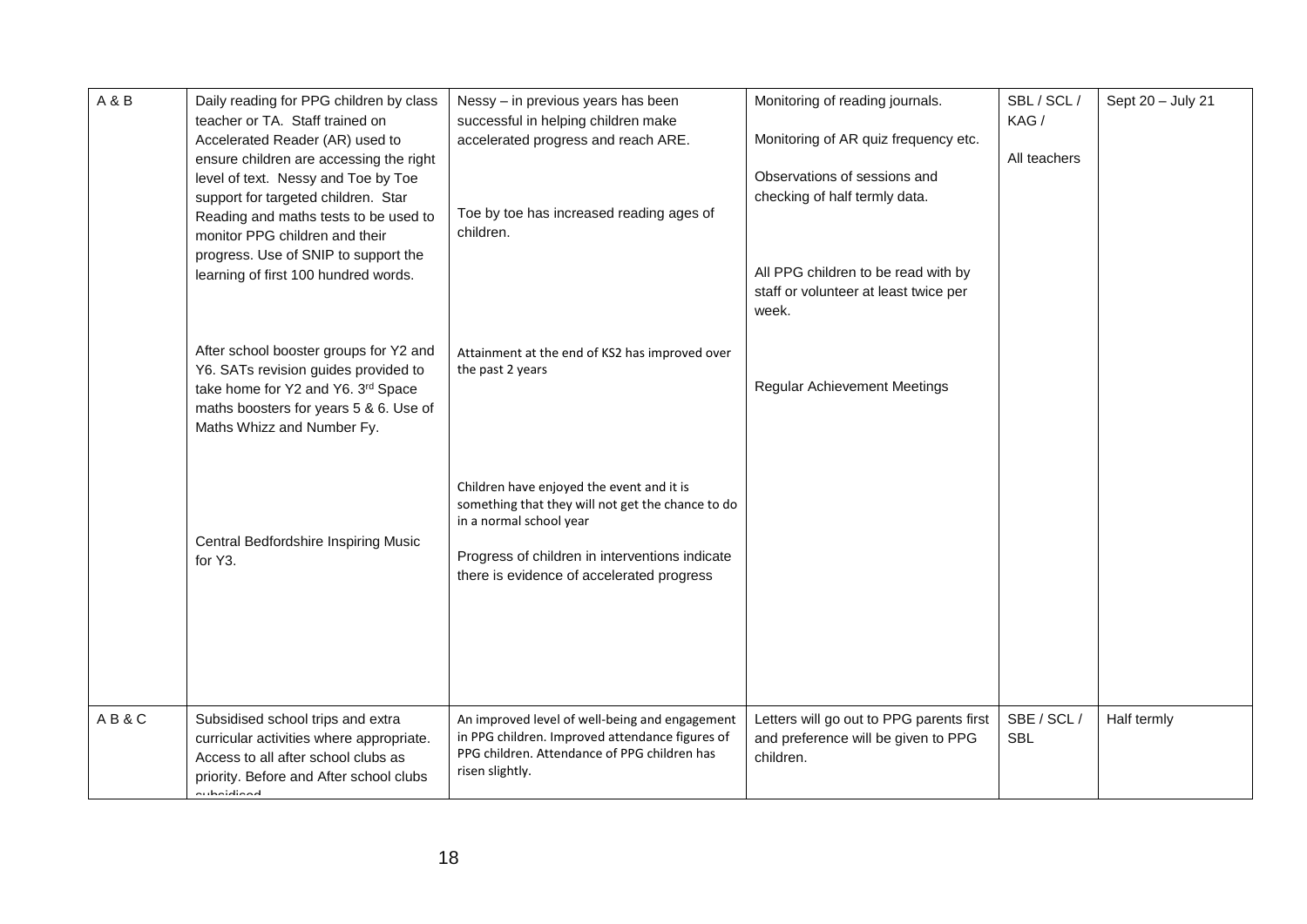| A & B | Assertive mentoring spellings to<br>support those struggling to spell age<br>appropriate words. Precision Teaching<br>used for children needing extra | Local Authority recommends precision<br>teaching approach. | Monitoring of the precision teaching<br>sessions. | SBL | Following training and<br>then half termly from<br>that point forwards. |
|-------|-------------------------------------------------------------------------------------------------------------------------------------------------------|------------------------------------------------------------|---------------------------------------------------|-----|-------------------------------------------------------------------------|
|-------|-------------------------------------------------------------------------------------------------------------------------------------------------------|------------------------------------------------------------|---------------------------------------------------|-----|-------------------------------------------------------------------------|

| C & D               | Targeted families will receive additional<br>support in the form of meetings with<br>Attendance Officer, EWO and SLT.<br>Termly 100% Ness ance certificate and<br>prize. Weekly awareness on social<br>and all all Marchine almost account | Parents play a crucial role in supporting their<br>children's learning, and levels of parental<br>engagement are consistently associated with<br>children's academic outcomes. | Attendance of children (and parents)<br>at appropriate sessions.<br>Monitoring of PP plan (shows PP<br>access to different opportunities) |                  | Fortnightly monitoring<br>of data. As<br>appropriate<br>depending on<br>intervention duration. |
|---------------------|--------------------------------------------------------------------------------------------------------------------------------------------------------------------------------------------------------------------------------------------|--------------------------------------------------------------------------------------------------------------------------------------------------------------------------------|-------------------------------------------------------------------------------------------------------------------------------------------|------------------|------------------------------------------------------------------------------------------------|
| Total budgeted cost |                                                                                                                                                                                                                                            |                                                                                                                                                                                |                                                                                                                                           | Est - £18,000.00 |                                                                                                |

| iii. Other approaches     |                                                                                                                     |                                                                                                                                                                                                      |                                                                                                                         |                        |                                               |
|---------------------------|---------------------------------------------------------------------------------------------------------------------|------------------------------------------------------------------------------------------------------------------------------------------------------------------------------------------------------|-------------------------------------------------------------------------------------------------------------------------|------------------------|-----------------------------------------------|
| <b>Desired</b><br>outcome | <b>Chosen action/approach</b>                                                                                       | What is the evidence and<br>rationale for this choice?                                                                                                                                               | How will you ensure it is<br>implemented well?                                                                          | <b>Staff</b><br>lead   | When will you<br>review<br>implementatio<br>n |
| A, B, C & D               | All PP children will experience exciting<br>opportunities where necessary virtually<br>as part of their Curriculum. | EEF - all children deserve a well-rounded<br>culturally rich education. Pupil voice<br>from last year indicated that they valued<br>these experiences and it supported their<br>learning.            | SLT will monitor the medium term<br>plans to ensure exciting actitivites<br>days are linked to the wider<br>curriculum. | SCL/ADG/S<br><b>BL</b> | Regular Achievement<br><b>Team Meetings</b>   |
| A, B, C & D               | Raising the attainment of<br>disadvantaged youngsters (RADY).                                                       | The RADY approach is embedded in over 40<br>schools across the West Midlands and<br>having a positive impact on attainment of PP<br>children in these schools. It is recommended<br>by Central Beds. | Governors will maintain an overview<br>of the RADY approach to ensure<br>value for money.                               | <b>SCL/SBL</b>         | Termly.                                       |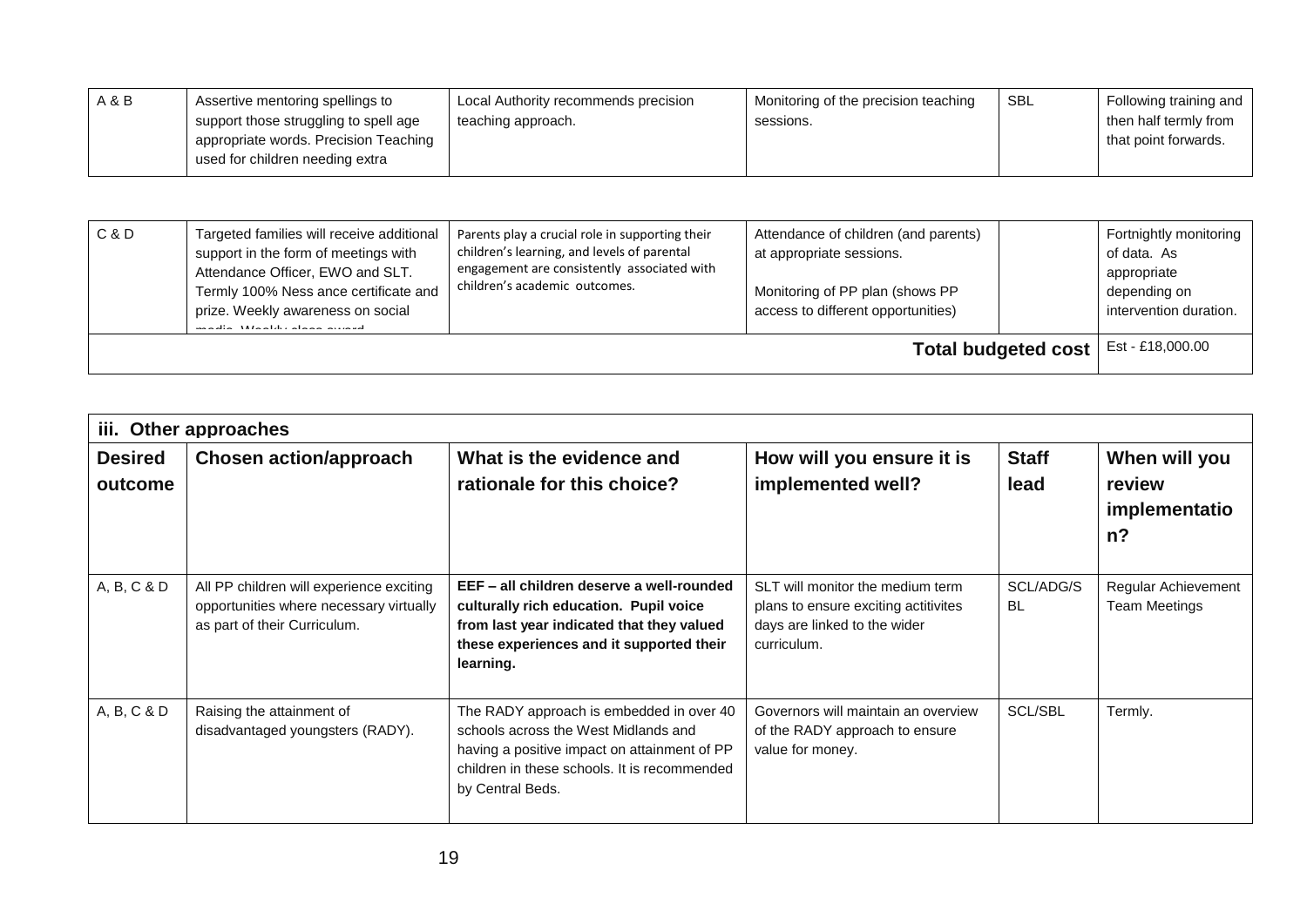| Total budgeted cost | Est £4,000.00 |
|---------------------|---------------|
|                     |               |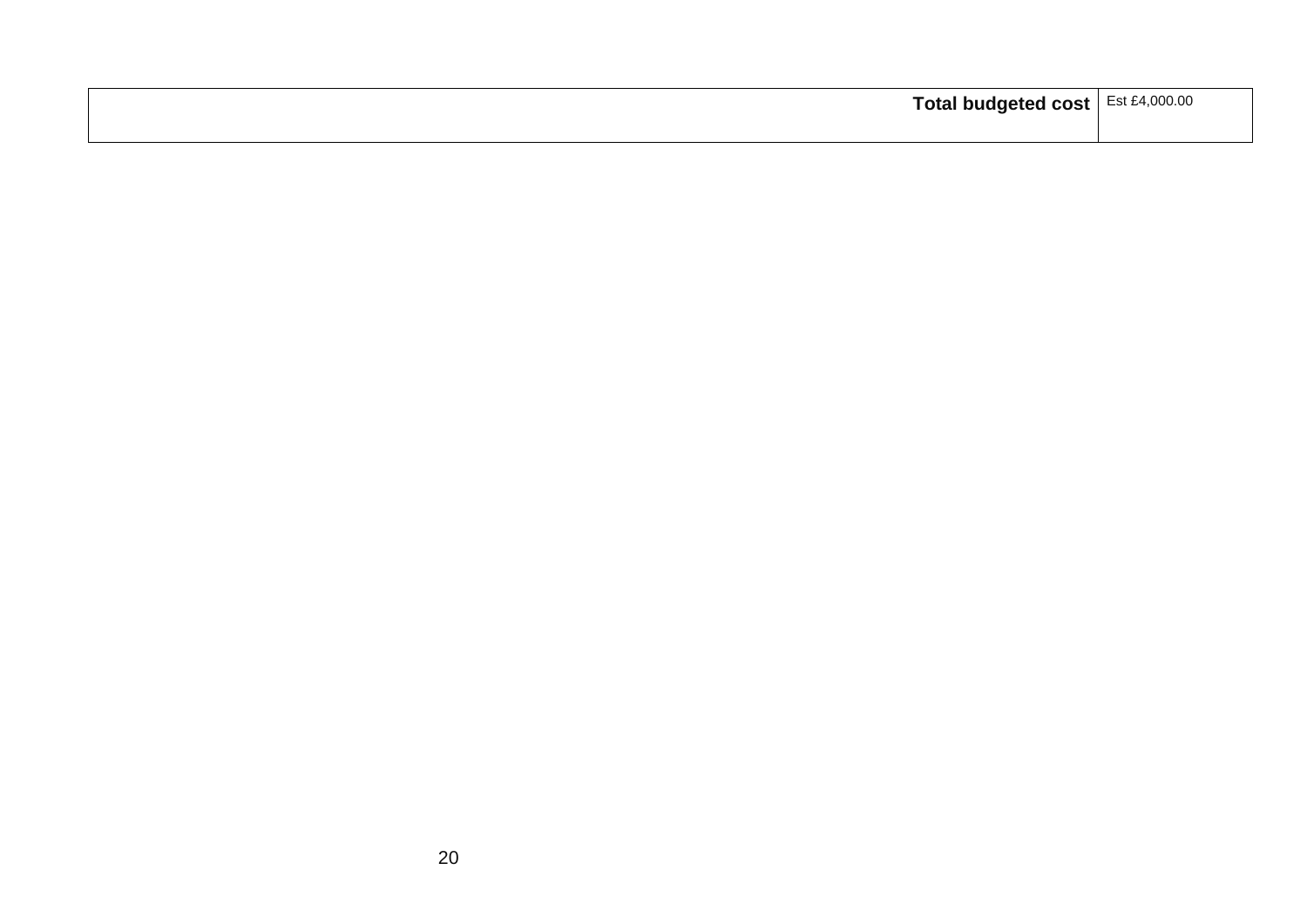| 6. Review of expenditure                                                                                                                                                                                                                                                                                                                |                                                       |                                                                                                                                                                                                                               |                                                                                                                                                                                                                                                                                                                                                                                                                                                                                                                 |  |
|-----------------------------------------------------------------------------------------------------------------------------------------------------------------------------------------------------------------------------------------------------------------------------------------------------------------------------------------|-------------------------------------------------------|-------------------------------------------------------------------------------------------------------------------------------------------------------------------------------------------------------------------------------|-----------------------------------------------------------------------------------------------------------------------------------------------------------------------------------------------------------------------------------------------------------------------------------------------------------------------------------------------------------------------------------------------------------------------------------------------------------------------------------------------------------------|--|
| <b>Previous Academic Year 20-21</b><br>$\bullet$                                                                                                                                                                                                                                                                                        |                                                       |                                                                                                                                                                                                                               |                                                                                                                                                                                                                                                                                                                                                                                                                                                                                                                 |  |
| Project                                                                                                                                                                                                                                                                                                                                 | <b>Objective</b>                                      | <b>Lessons Learned</b>                                                                                                                                                                                                        | <b>Outcome</b>                                                                                                                                                                                                                                                                                                                                                                                                                                                                                                  |  |
| To engage fully in<br>the CBC RADY<br>project (Raising<br>Attainment of<br>Disadvantaged<br>Youngsters)                                                                                                                                                                                                                                 | To raise the attainment of<br>disadvantaged children. | A decision will be made<br>during Advent Term whether<br>the project remains part of<br>our SIP.                                                                                                                              | Due to a number of reasons including the pandemic, pro-<br>gress towards the RADY project has been significantly af-<br>fected. A decision was made to withdraw from the project to<br>focus on other areas of the PPG plan and SIP.                                                                                                                                                                                                                                                                            |  |
| To have a curriculum that is broad and<br>Development of<br>balanced and is sequenced to enable<br>strategic long-<br>children to make at least expected<br>term/ medium<br>progress.<br>term planning<br>which makes<br>clear the school's<br>expectations of a<br>rigorous and<br>sequential<br>approach to<br>developing<br>reading. |                                                       | Planning to implement new<br>and identical strategies<br>across 2 schools is a<br>challenge and takes time to<br>embed. COVID has also<br>meant allowing the chance<br>for staff to work in both<br>schools has been limited. | Guided Reading strategies are now consistent across both<br>schools. Training has been led at SVPS to support the imple-<br>mentation of the guided reading format.<br>Accelerated reader is now being implemented in SVPS. Chil-<br>dren and staff have found the programme enjoyable but also<br>very useful. Engagement in reading has improved at SVPS.<br>Reading Subject Leader (LWM) has developed a document<br>that clearly describes the strategies use to teach reading in<br>the federated schools. |  |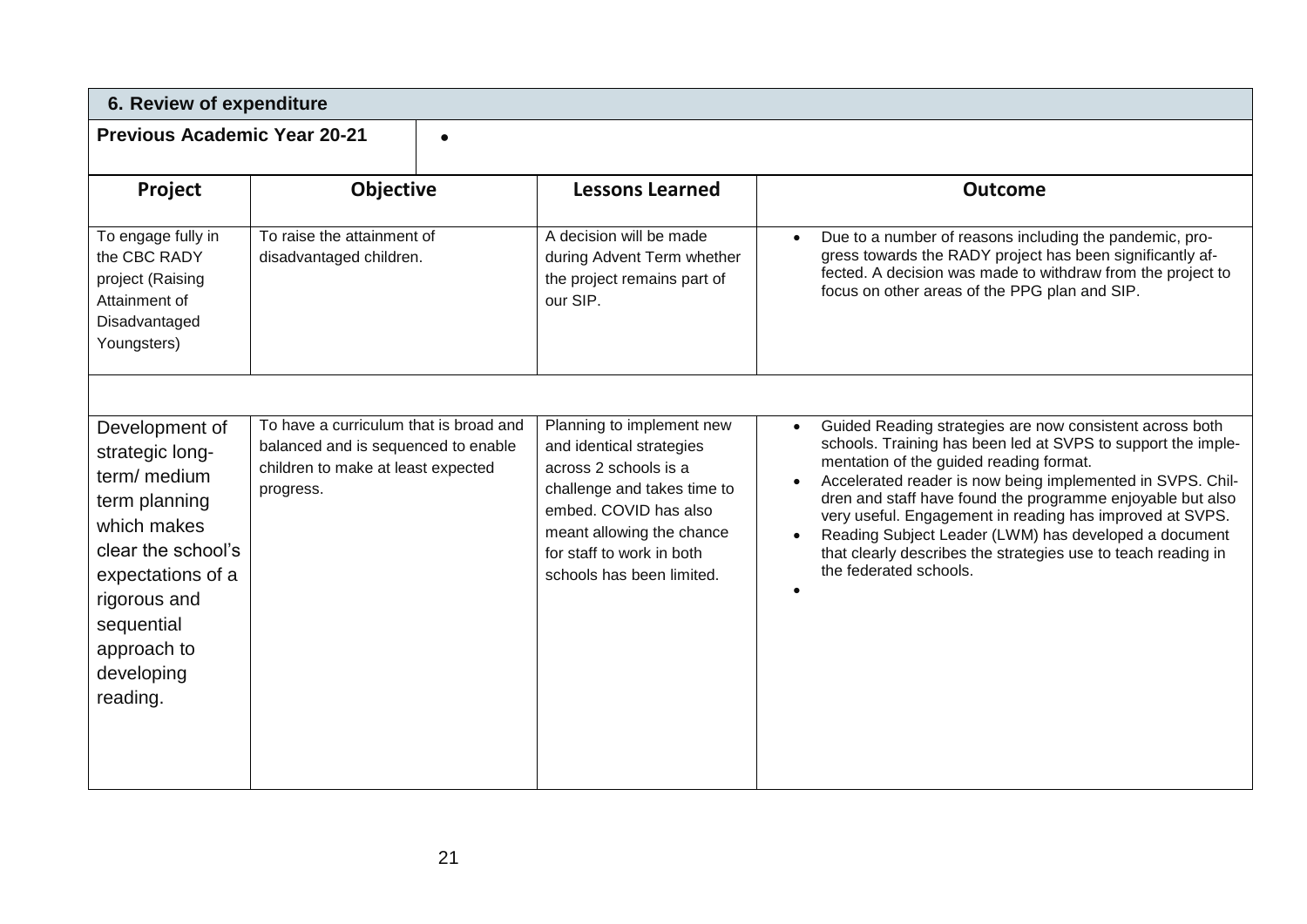| Reduce the<br>achievement gap for<br>disadvantaged<br>pupils | To close the gap for children in receipt<br>of PPG funding. To enable a greater<br>number of children to achieve ARE. | COVID has made this aspect<br>of the plan more difficult as<br>many PPG children were at<br>home during the national<br>lockdown. | Where possible we allowed PPG children to remain in school<br>during the lockdown to support their progress. Daily contact<br>was made to PPG children who were not engaging in online<br>learning.<br>Since the full return to school teachers and staff have pro-<br>vided opportunities within their planning and daily teaching<br>for PPG children to catch up<br>At SMPS PPG pupils achieved at a higher level than the non<br>PPG children in reading, writing and maths. At SVPS this<br>was the case only in reading.                                                                                                                                                                                                                              |
|--------------------------------------------------------------|-----------------------------------------------------------------------------------------------------------------------|-----------------------------------------------------------------------------------------------------------------------------------|-------------------------------------------------------------------------------------------------------------------------------------------------------------------------------------------------------------------------------------------------------------------------------------------------------------------------------------------------------------------------------------------------------------------------------------------------------------------------------------------------------------------------------------------------------------------------------------------------------------------------------------------------------------------------------------------------------------------------------------------------------------|
| Strengthen the<br>school's<br>curriculum                     | To have a consistent approach to the<br>teaching of History and Geography<br>across both federated schools.           | There is a need to ensure the<br>MTPs are suited to both<br>schools as there were some<br>teething issues initially.              | His / Geo and Sci schemes of work are now followed by<br>teachers in both federated schools. These are reviewed on a<br>termly basis. The quality of planning is very high and are writ-<br>ten with the experiences of the children in mind and the local<br>area. These plans will be continued to be monitored and re-<br>viewed next academic year.<br>Computing Subject leader are working with advisors to pro-<br>vide the best opportunities in their subject areas. Training<br>has been led by the advisor to staff in both schools.<br>Curriculum Intent, Implementation and impact is written for<br>every subject and are now being reviewed to ensure con-<br>sistency across both schools.<br>Curriculum is now well suited to our learners. |
| To improve PPG<br>attendance                                 | To ensure PPG children's attendance<br>was in line with their peers                                                   | Engaging with PPG parents<br>in some cases is challenging                                                                         | Attendance has been tracked all year including during lock-<br>$\bullet$<br>down.<br>All school policies have been followed in ensuring PPG chil-<br>dren have been contacted regularly and where appropriate<br>support has been provided.<br>During lockdown specific PPG children that were causing any<br>concern were targeted for an early return to school.                                                                                                                                                                                                                                                                                                                                                                                          |